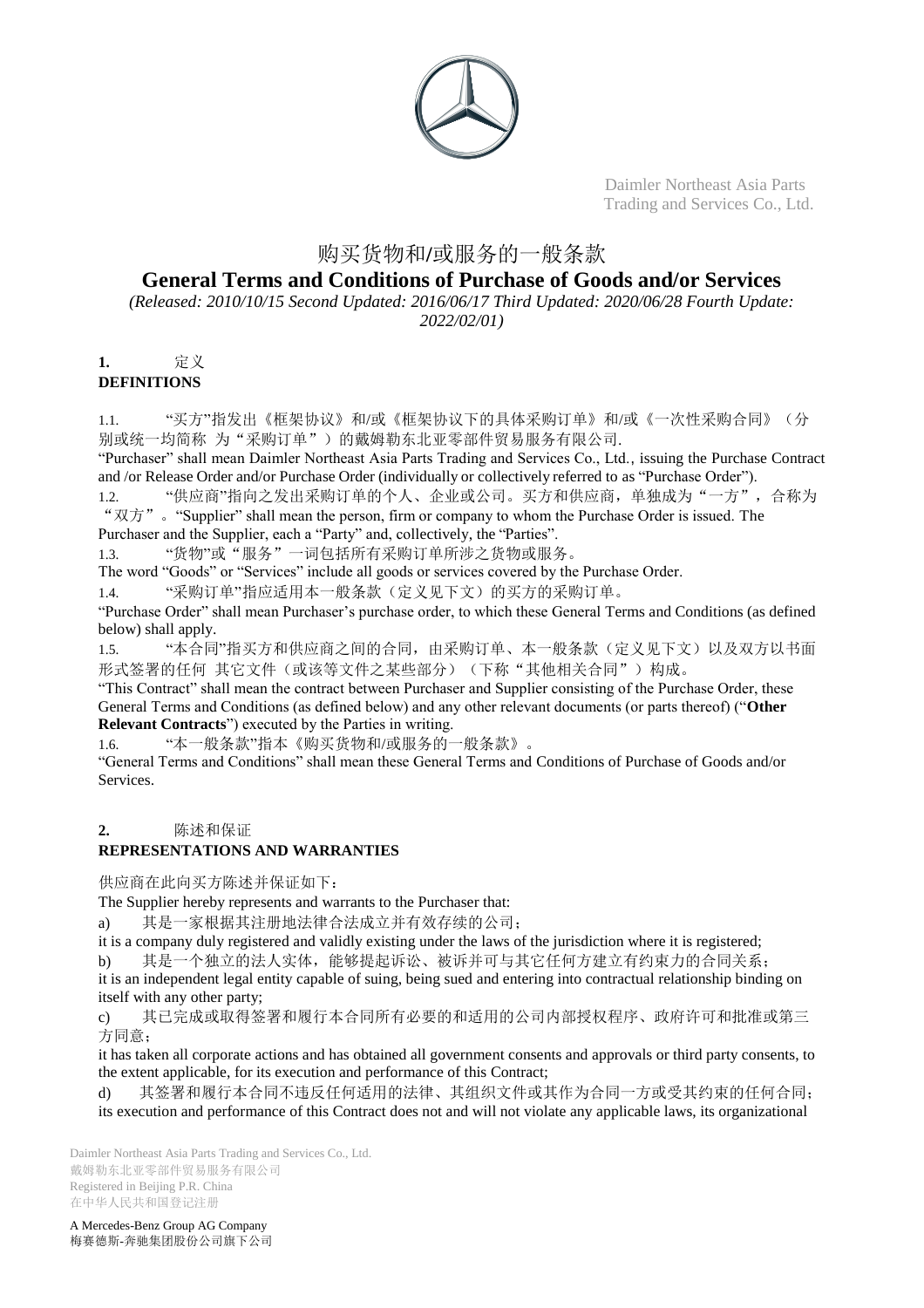

document, or any agreement to which it is a party or is binding by;

e) 本一般条款构成对其合法、有效和约束力的义务,并可根据本一般条款的条款和条件对其强制执行;以及 these General Terms and Conditions constitute its legal, valid and binding obligations, and is enforceable against it in accordance with the terms and conditions hereunder; and

f) 就货物而言,供应商承诺其是其所提供的货物的唯一合法所有人并拥有处分该等物品的权利。该等货物和物 品上不存在抵押、质押或任何其他的权利负担;亦不涉及任何争议、仲裁、诉讼或行政程序。for purchase of Goods, it is the sole legal owner of the Goods provided by it and have the full disposition right to such Goods; and the Goods is free of any mortgage, pledge or any other encumbrance; and is free of any dispute, arbitration, litigation or administrative procedure.

根据买方要求,供应商应将诸如营业执照、税务登记证以及必要证件在内的所有相关法律文件的复印件提供给买 方。

Supplier shall handover copies of all relevant legal documents to Purchaser including but not limited to business license, tax registration and necessary certificates, if requested by Purchaser.

## **3.** 采购订单,条款和条件的接受

## **PURCHASE ORDERS, ACCEPTANCE OF TERMS AND CONDITIONS**

3.1. 通过接受采购订单和/或进行其项下的履行,供应商同意完全遵守本一般条款的内容。除非经买方 书面同意, 否则 供应商提议的与本一般条款不一致或在此之外的任何条款和条件均无效。

By accepting the Purchase Order, and/or performing hereunder, the Supplier agrees to fully comply with these General Terms and Conditions. Any terms and conditions proposed by Supplier which are inconsistent with or in addition to these General Terms and Conditions are void unless otherwise agreed to in writing by Purchaser. 3.2. 买方接受本合同项下的货物和/或服务不构成对供应商的条款和条件(如有)的接受或同意。非经 买方事先书面同意,供应商在任何时间对本一般条款的任何条款提出的任何保留均无效。 Acceptance by Purchaser of the Goods and/or Services delivered under this Contract shall not constitute the acceptance or agreement to Supplier's terms and conditions, if any. Without the prior written consent of the Purchaser, any reservation to any provision provided herein proposed by the Supplier at any time is void.

**4.** 交付日期和交付地点

## **DELIVERY DATE AND PLACE**

4.1. 供应商认识到在履行本合同中,时间是合同的根本条款;供应商应严格按照本合同中规定的时间 或时间表交付货物和/或提供服务。

Supplier acknowledges that time is of the essence in the performance of this Contract, and Supplier shall deliver the Goods and/or Services in strict adherence to the delivery date or schedules set forth in this Contract.

4.2. 供应商同意在可行的最短时间内就采购订单交付时间的延迟及其原因通知买方。

Supplier agrees to advise Purchaser, as soon as practicable, of any delay in meeting the delivery schedules and the reason therefore.

4.3. 若供应商未能于交付日期交付货物和/或提供服务(不可抗力引起的延迟除外),供应商将负责赔 偿买方因该等延 迟而遭受的损失;并且在该等情况下,买方可以自行决定接受修改的交付时间表,或者因 供应商的该等违约取消 采购订单。供应商同意在延迟交付货物和/或服务的情况下, 每延迟一周(不足一周 的以一周计算),向买方交纳 延迟货物价值和/或服务的服务费总额(视情形而定)的百分之一(1%)的 违约金,直至全部货物和/或服务交付 或提供完毕。

If Supplier fails to deliver the Goods and/or Services on the delivery dates (force majeure delays excluded),

Daimler Northeast Asia Parts Trading and Services Co., Ltd. 戴姆勒东北亚零部件贸易服务有限公司 Registered in Beijing P.R. China 在中华人民共和国登记注册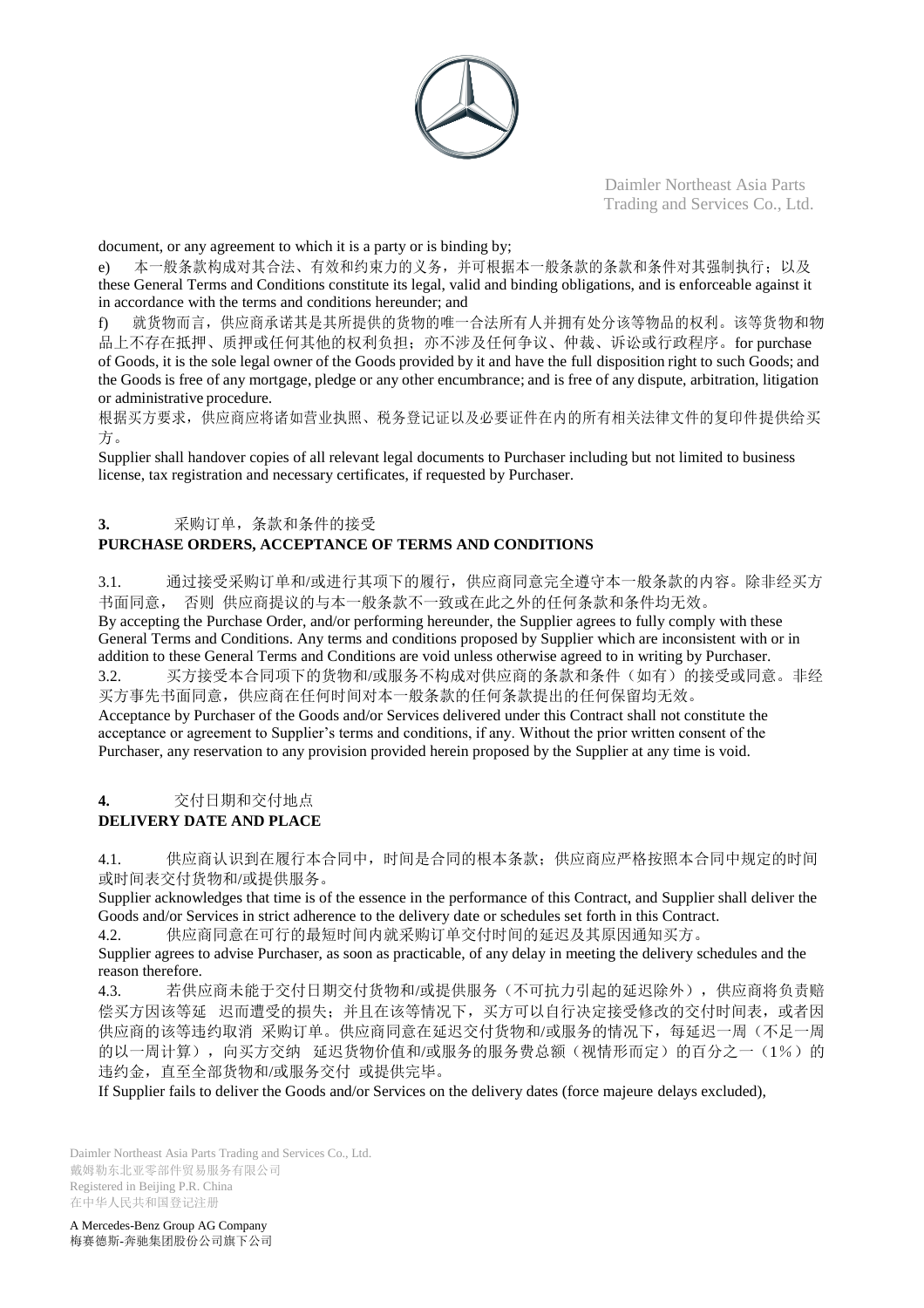

Supplier will be liable for any damages caused to Purchaser as a result of such delay; and in that event, Purchaser may, in its sole discretion, either accept a revised delivery schedule, or cancel the Purchase Order for default. Supplier agrees to pay to Purchaser liquidated damages in the amount of one percent (1%) of the delayed Goods' value and/or the total service fees payable for the Services, as the case may be, per week (delay term less than one week shall be deemed as one week) in the event of late delivery of Goods and/or Services until the Goods and/or Services are delivered or provided in its entirety.

4.4. 在任何情况下,买方接受没有严格遵守交付时间表的延迟交货不构成买方对其根据本一般条款、 本合同和适用的 中国法律法规所应享有的任何权利(包括但不限于要求供应商支付违约金的权利)的放 弃。Acceptance of late deliveries not in strict conformance with the delivery schedules shall in no event constitute a waiver of any rights and remedies available to the Purchaser under these General Terms and Conditions, this Contract and applicable PRC laws and regulations (including but not limited to the rights of claiming for liquidated damages) thereof by Purchaser.

4.5. 在买方取消了采购订单并自第三方购买替代货品和/或接受第三方提供服务的情形下,供应商应 承担因此导致的合理的额外费用,包括价格差异(如有)。

In case the Purchase Order is rescinded by Purchaser who then purchases substitute products and/or services from a third party, Supplier shall bear the reasonable additional costs including the price difference (if any).

4.6. 所有货物和/或服务必须在采购订单中确定的交付地点交付。如果错误地交付货物,供应商除应承 担本合同项下其应承担的其他义务和责任外,还应承担将货物交付至正确地点所产生的额外费用。 All Goods and/or Services shall be delivered at the place specified in the Purchase Order. If the Goods are not delivered to the provided place, the Supplier shall be responsible for the additional cost of delivering the Goods to the right place in addition to other obligations and liabilities under this Contract.

## **5.** 质量**QUALITY**

5.1. 供应商提供的所有货物应符合采购订单中所述的标准和规格;提供的服务应符合采购订单中所列明的 服务的要求 和标准。提供的货物和/或服务亦应符合中华人民共和国("中国")国家和/或行业标准(如果存 在该等标准)。 All Goods supplied shall conform to the standards and specifications described in the Purchase Order, and all Services supplied shall conform to the requirements and standards of the Services described in the Purchase Order. The Goods and/or Services supplied shall also meet the national and/or industry standards of the People's Republic of China if such standardsexist.

5.2. 买方可以不时在其发出的采购订单中就货物的标准和规格和/或服务的要求和标准提出偏离;如果该等 偏离经供应 商确认,则对双方均有约束力。

Purchaser may request deviations from the "standards and specifications" of Goods, and/or "requirements, and standards" of Services described in the Purchase Order from time to time; and if such deviations are confirmed by Supplier, the deviations shall be binding on both Parties.

5.3. 若供应商提供的货物和/或服务不符合上述标准和/或双方确认的偏离,买方可部分或全部拒绝接 收;同时,

买方将保留就因该等未能达到合同标准和规格的货物和/或服务而导致的额外费用和损失向供应商求偿的权 利。

If the Goods and/or Services fail to reach the above standards and/or the confirmed deviations, Purchaser has the right to reject all or part of such substandard Goods and/or Services; meanwhile, Purchaser shall reserve the rights to claim against Supplier for additional costs and damages caused by such Goods and/or Services not meeting contractual standard and specification.

## **6.** 购买货物的具体条款条件 **SPECIFIC TERMS AND CONDITIONS FOR PURCHASE OF GOODS**

Daimler Northeast Asia Parts Trading and Services Co., Ltd. 戴姆勒东北亚零部件贸易服务有限公司 Registered in Beijing P.R. China 在中华人民共和国登记注册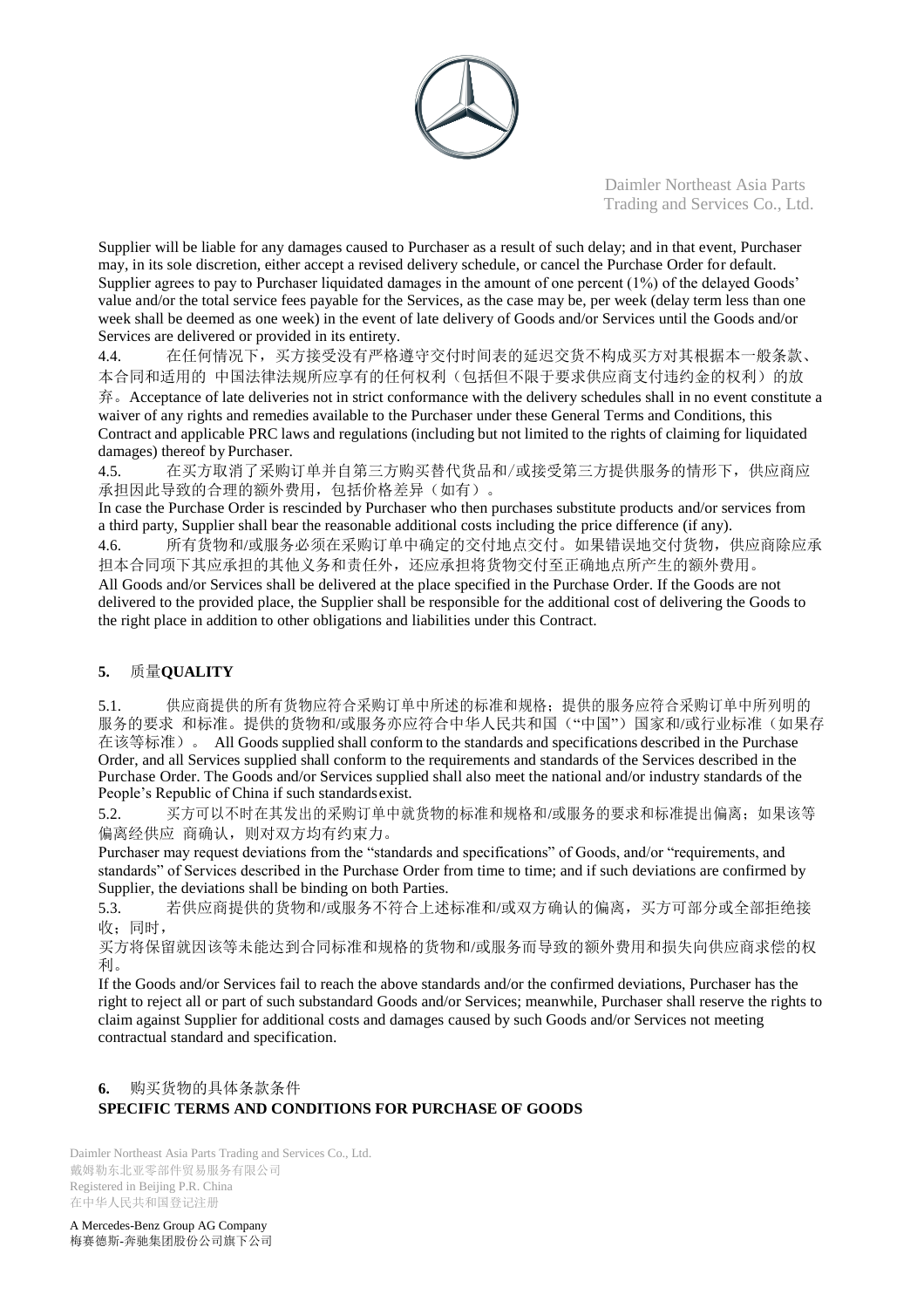

6.1. 包装和运输

Package and transportation

a) 除非双方另有其他规定,否则运输费用由供应商承担。如果双方约定由买方承担运输费用,供应商应预 付该费 用并且就此向买方提供单独的发票。

Unless otherwise mutually agreed by the Parties, transportation costs shall be born by the Supplier. In case the Purchaser shall bear the transportation costs, the costs shall be prepaid and separately invoiced to Purchaser by the Supplier.

b) 双方约定由买方承担运输费用的情况下,除非买方明确要求以某种运输方式运输,否则供应商应以最 经济且安全的方式组织运输;并且,非经买方事先书面授权,供应商不应以买方的费用购买保险或附加额 外的运输费用。

If the Parties mutually agree that the transportation costs shall be born by the Purchaser, except that the Purchaser explicitly require certain transportation mode, the Supplier should arrange the transportation in the most economic and safe mode; no insurance fee or additional transportation cost shall be spent at the Purchaser's cost unless otherwise authorized by the Purchaser in writing.

c) 双方约定由买方承担运输费用的情况下,未遵循买方的明确要求或 6.1(b)条的要求而引发的额外费用应由 供应商承担。若买方合理预计以最经济且安全的运输方式供应商无法按时将货物交付买方,且该等不能按 时交付并 非因买方过错导致,则买方可要求供应商以可用的最快方式发运,因此产生的额外运输费用由供应 商承担。

Under the circumstance that the Parties mutually agree that the transportation costs shall be born by the Purchaser, the cost caused by the Supplier's failure to comply with the explicit requirement of the Purchaser or the requirements in 6.1(b) shall be born by the Supplier. If the Purchaser reasonably believe that the delivery of Goods will be delayed if the Goods are transported in the most economic and safe mode, and such delay is not due to the Purchaser's fault, then the Purchaser is entitled to require shipment in the fastest means available and the additional cost so incurred shall be born by the Supplier.

d) 供应商应负责根据适用的法律和良好的商业惯例,将货物妥善打包并放置于适当的集装箱中,以在运输中 保护货物。除非另行达成书面协议,否则供应商不得因装箱和包装向买方收取额外费用。供应商应在每件包装上 标注相应的采购订单号。供应商应准备一份逐项记载的装箱单,载明采购订单号、对物品的描述、部件号及每件 包装发运的数量;供应商应在运输的集装箱内放置一份装箱单副本,并在提供发票时也提供一份装箱单副本。每 次发运必须附有与内容相符的发货单、装箱单、质量合格证以及订单要求的其它文件。发货单和装箱单应裁明完 整的订单参考号,同时供应商应在发运时立即通知买方并将上述信息提供给买方。

Supplier shall be responsible for properly packing and packaging the Goods in suitable containers for protection during shipment in accordance with applicable law and good commercial practice. No additional charges for packing and packaging will be allowed unless specifically agreed in writing. Supplier shall label each package with the corresponding Purchase Order number. Supplier shall prepare an itemized packing list bearing the Purchase Order number, description of items, part number, and quantity shipped for each package. One copy of the packing list shall be placed in the shipping container and one copy shall accompany Supplier's invoice. Each shipment shall contain the dispatch notes, packing slips, quality certificate and other documents required by the Purchase Order. The dispatch notes and the packing slips shall indicate the complete order reference and Supplier shall immediately advise Purchaser of shipment indicating the same data.

6.2. 所有权和风险转移

Passing of Property and Risk to Purchaser

a) 在采购订单中确定的地点交付并向买方转移占有之时, 货物的所有权和风险转移给买方; 此前, 供应商保留 货物的所有权并承担风险。

The title and risk in the Goods shall remain in Supplier until they are delivered at the place specified in the Purchase Order and transferred to Purchaser's possession, at which time title and risk of the Goods shall be

Daimler Northeast Asia Parts Trading and Services Co., Ltd. 戴姆勒东北亚零部件贸易服务有限公司 Registered in Beijing P.R. China 在中华人民共和国登记注册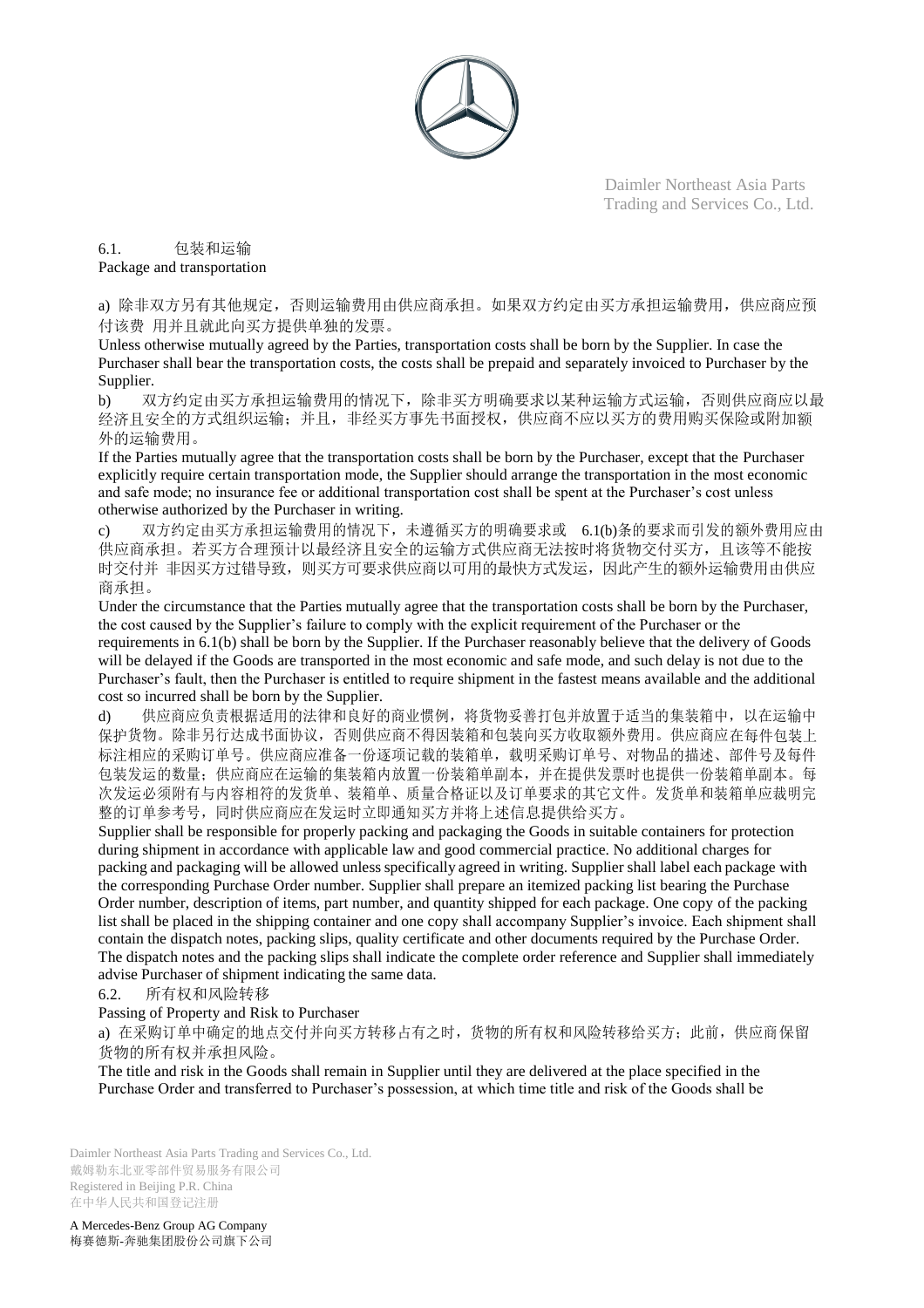

transferred to Purchaser.

b) 在提供安装、装配的情况下,所有权和风险在成功完成验收测试并由买方签发确认函时转移给买方。 The title and risk attaching to any supplies including installation or erection shall be transferred to the Purchaser at the time they are successfully tested and confirmation notice is issued by Purchaser.

## **7.** 付款

## **PAYME**N**T**

7.1. 购买货物和/或服务的付款条款与条件应适用采购订单的详细规定。买方将在收到供应商开具的正确 有效的发票后通过银行汇款方式付款,但付款的前提是货物已经被全部、正确的交付和/或服务已经被完全适当履 行并且买方已经接受货物和/或服务。除非在采购订单中另有规定,否则买方的标准付款期限为收到发票后的 60 天内。

Payment of the purchase price and/or the service fees shall be made in accordance with the Purchase Order. Payment shall be made through bank remittance after the Purchaser has received the correct and valid invoice issued by the Supplier, provided that the Goods have been correctly delivered and/or the Services have been properly performed in their entirety and the Purchaser has accepted them. Unless otherwise stated in the Purchase Order, the standard payment time is within

60 days after the Purchaser's receipt of invoice.

7.2. 除非在采购订单另有规定,否则供应商确认的价格和/或服务费为含(所有相关)税价格,并且买方 无须支付或者 返还该税给供应商。

Unless otherwise stated in the Purchase Order, the purchase price and/or service fee confirmed by Supplier shall be inclusive of any possible taxes and the Purchaser shall have no obligation to pay or reimburse the Supplier for such taxes.

7.3. 供应商应及时向买方开具发票,买方不接受除供应商以外的第三方就买方为本合同下的付款出具的任 何发票。

The Supplier shall invoice the Purchaser in time. Purchaser will not accept the invoices issued by any third party other than Supplier for payment under this Contract.

7.4. 除非双方事先协商一致,否则无需支付定金。应买方要求,供应商应向买方提供由买方可接受的一家 银行提供的银行担保。

Down payments shall be made only if it is prior agreed to by the Parties. Upon request of Purchaser, Supplier shall provide a bank guarantee from an accepted Chinese bank to Purchaser.

7.5. 买方的任何付款并不代表买方认为供应商的货物和/或服务达到合同要求,也不妨碍买方要求供应商退 换货物,重新提供服务或进行维修的权利。

No payment by the Purchaser shall imply the Purchaser's acceptance of any Goods or Services as meeting the contractual requirements, or shall preclude the Purchaser's right to require the return or replacement of Goods and the re-provision of Services or the maintenance.

## **8.** 变更**CHANGES**

除非经买方书面指示,供应商不得修改或改变货物和/或服务。除买方根据本一般条款的规定可以进行的其他变 更外,买方还有权在本合同期限内的任何时间通过书面通知指示供应商在下述方面进行变更(a)本合同包含的规 格、图纸和数据;(b)货物运输或包装的方法;(c)货物交付地点/服务提供地点;以及(d)货物交付时间/服务提 供时 间。该等通知到达供应商时即生效,对双方均有约束力。如果任何该等变更引起成本或履行本合同所需时 间的增 加或减少,双方应对采购价格或交付时间或二者进行公平的调整。如果在供应商收到买方要求进行变 更的通知后 十(10)个工作日内(或双方可以同意的其它时间内)双方不

Daimler Northeast Asia Parts Trading and Services Co., Ltd. 戴姆勒东北亚零部件贸易服务有限公司 Registered in Beijing P.R. China 在中华人民共和国登记注册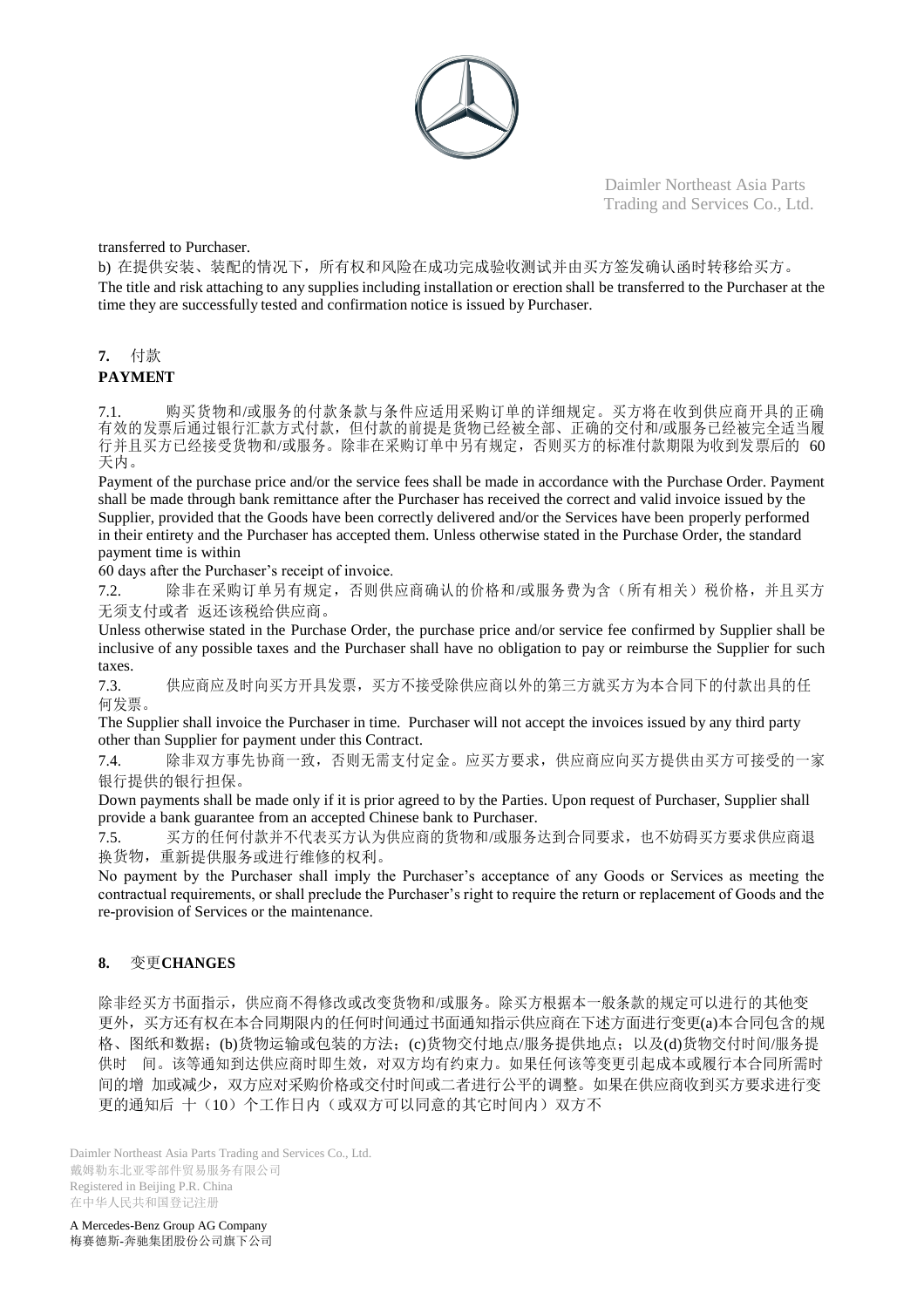

能就该等价格或时间的调整达成协议,买方可以通 过提前五(5)个工作日向供应商发出事先通知解除本合 同。

Supplier shall not alter or vary the Goods and/or the Services, except as directed in writing by Purchaser. In addition to other changes the Purchaser may require according to this Contract, the Purchaser shall also have the right at any time during the term of this Contract, by notice in writing, to direct Supplier to make changes in the following:

- (a) specifications, drawings, data incorporated in thisContract;
- (b) methods of shipment or packing for the Goods;
- (c) place of delivery; and
- (d) time of delivery.

Such change will become effective upon the receipt by the Supplier and is binding on the Parties. If any such change causes an increase or decrease in the cost of or the time required for performance of this Contract, an equitable adjustment shall be made in the purchase price or delivery schedule, or both. If the parties cannot agree to such price or time adjustment within ten (10) business days (or such other time as may be then agreeable to by both parties), of Supplier's receipt of Purchaser's request for a change, Purchaser may terminate this Contract upon five (5) business days prior notice to Supplier.

## **9.** 交付**DELIVERY**

9.1. 在货物和/或服务交付之时,双方应共同进行检验,以确定货物和/或服务符合约定的货物的标准和规格, 和/或服 务的要求和标准。共同检验的通过仅表明买方可以接受货物和/或服务,并不免除供应商应承担的质 量保证责任和 保修义务,亦不会妨碍买方根据本一般条款、本合同和适用的中国法律法规应享有的权利。 Upon delivery of the Goods and/or Services, the Parties shall conduct a joint inspection in order to make sure they are up to the agreed "standards and specifications" of Goods and/or "requirements and standards" of Services. However, successful passage of the joint specification only indicates the Purchaser's acceptance of the Goods and/or Services, it shall neither exempt Supplier from the quality assurance and warranty obligation nor preclude the Purchaser's rights under these General Terms and Conditions and applicable PRC laws and regulations. 9.2. 不得部分交付,除非买方书面同意该等部分交付是合理的。

No partial delivery is permitted unless the Purchaser agrees that such partial delivery is reasonable.

#### **10.** 质量担保和保修

## **QUALITY ASSURANCE AND WARRANTY**

10.1. 供应商担保,所有本合同下提供的货物应当: (a)符合买方的图纸、规格或者其它要求;(b)材料、设计<br>和工艺良 好,没有缺陷;(c)是新的(未使用或翻新),适销的并适于拟用于的用途;所有本合同下提供的服 好,没有缺陷;(c)是新的(未使用或翻新),适销的并适于拟用于的用途;所有本合同下提供的服 务应当完全符 合本合同采购订单中的要求和标准。此质量担保应当在检查、接受和付款后继续有效。 Supplier warrants all Goods furnished under this Contract shall (1) conform to Purchaser's drawings, specifications or other descriptions; (2) be of good material, design and workmanship and free of defects; (3) be new (not used or reconditioned), merchantable and suitable for the purpose intended; and all Service furnished shall be fully in compliance with the Purchase Order of this Contract. These assurance and warranties shall survive inspection,

acceptance, and payment.

10.2. 在不影响买方可以向供应商主张的任何其它权利的情况下,如果货物和/或服务不符合本合同(包括采 购订单)的条款和条件或上述质量担保,买方有权在供应商交付或完成后的合理时间内:

Without prejudice to the Purchaser's other rights against the Supplier, if the Goods or Services do not conform to

Daimler Northeast Asia Parts Trading and Services Co., Ltd. 戴姆勒东北亚零部件贸易服务有限公司 Registered in Beijing P.R. China 在中华人民共和国登记注册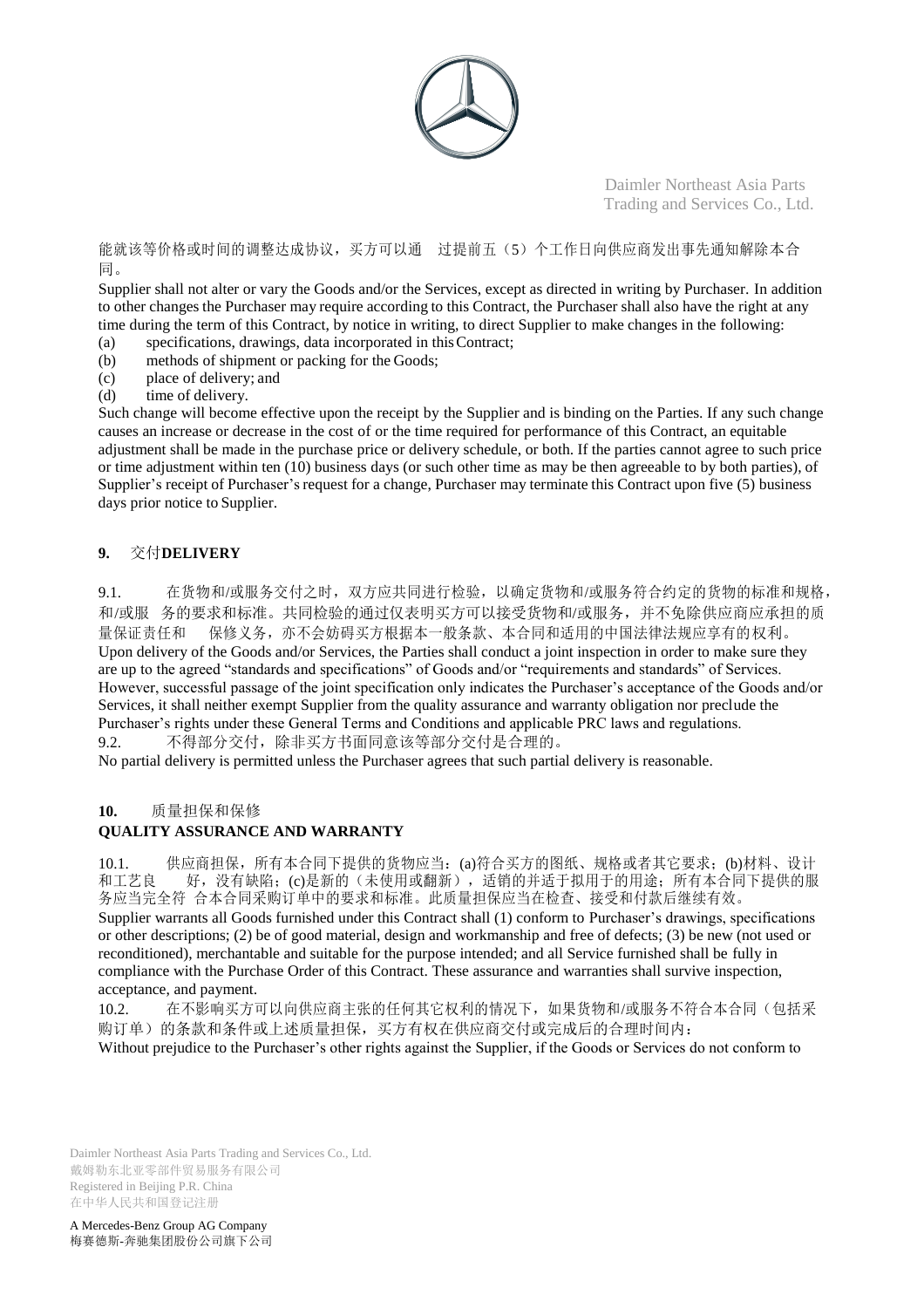

the terms and conditions of this Contract (including the Purchase Order) or the above quality assurance, the Purchaser is entitled to, within reasonable period after the delivery of the Goods or Services,

(a) 在供应商交付或完成后的十八(18)个月内,对于货物:(i)将货物退回给供应商并且取消采购订单, 供应商退还货款;(ii)要求供应商更换货物;(iii)要求供应商修理;对于服务:(x)要求供应商退还服务费; (y)要求供应 商重新提供服务;(z)要求供应商对该等不符合要求的服务进行修正,费用由供应商承担。 at the Supplier's cost, at any time within eighteen (18) months after delivery to Purchaser or the completion of the Service, as to the Goods: (i) reject and return the Goods to Supplier and cancel the Purchase Order, and claim for the return of the purchase price, (ii) require the Supplier to replace the Goods, or (iii) require the Supplier to repair the Goods; <u>as to the Services</u>, (x) require the Supplier to return the service fee; (y) require the Supplier to re- provide the Services; or  $(z)$  require the Supplier to cure such defect;

(b) 如果买方要求更换、修理货物,或者重新提供服务、进行修正,而供应商未能在合理时间内完成买方要求 的工作并达到买方的合理满意,买方可以自行决定:(i)自行或聘请第三方替换、修理不符的货物和/ 或提供服务、 进行修正,由供应商承担费用;(ii)要求降低采购价格或服务费;或者(iii)终止合同,要求供应商退还货款或 服务费并不承担任何责任。

If the Purchaser requires to replace, repair the Goods or require to re-provide Services or to cure the relevant defect, while the Supplier fails to finish the work required by the Purchaser to the reasonable satisfaction of the Purchaser, then the Purchaser may decide at its sole discretion to (i) at the Supplier's cost, replace, repair the defective Goods and/or provide the Services or cure the defect by itself or a third party engaged by the Purchaser;

(ii) demand a reduction in the purchase price or the service fee; or (iii) terminate this Contract, require the Supplier to return the purchase price or service fee without assuming any liability;

(c) 为避免歧义,买方行使上述(a)、(b)项规定的权利,以及供应商及时完成买方要求的工作并达到买方的合理满 意,均不会影响买方要求供应商承担因其未适当履行本合同(包括每一采购订单)而应承担的违约责任(包括 但不限于要求其支付违约金)。

To avoid ambiguity, the Purchaser's execution of the rights provided in Section 10.2(a) and 10.2(b) and the Supplier's timely completion of the required work to the reasonable satisfaction of the Purchaser shall not preclude the Purchaser from requiring the Supplier to undertake the liabilities (including but not limited the liquidated damages) for its failure to properly perform its obligations under this Contract (including every Purchase Order).

(d) 修理和替换以及重新提供服务或修正(视情形而定)本身应当在修理、替换、重新提供或修正后, 自交付、 重新安装或者通过测试(如果有的话),(视情形而定,最终以适用的为准)起十八(18)个月内受上述义务的 约束。

Repairs and replacements or re-provision of Services and rectification (as the case may be) shall themselves be subject to the foregoing obligations for a period of eighteen (18) months from the date of delivery, reinstallation or passing of tests (if any) whichever is appropriate after repair, replacement, re-provision or rectification (as the case may be).

10.3. 如果立即维修有利于为买方的利益避免违约或者在其他紧急的情形下,买方有权在供应商承担维 修费用的前提 下,自行维修或请他方维修。缺陷或瑕疵货物的退回应由供应商承担费用和风险。

Purchaser shall be entitled to carry out repairs or cause them to be carried out by a third party at Supplier's expense if immediate repairs are in Purchaser's interest to avoid defaulting or because of any other urgency. Defective items shall be returned at Supplier's expense andrisk.

10.4. 供应商将保证买方免于遭受因货物和/或服务瑕疵而直接或间接引起任何损害、损失、责任、费 用和支出(包括合 理的律师费支出),为其辩护并使其免受损害。

The Supplier shall indemnify, defend and hold the Purchaser harmless from any damage, loss, liability, cost and expenses (including reasonable attorney fee) caused directly or indirectly by the defective Goods and/or Services. 10.5. 上述质量担保是对法律中明示或默示规定的所有其他担保以及供应商向买方作出的额外范围担保 的补充。不论上 述规定还是本一般条款的任何规定均不应限制或损害买方享有的任何法定权利或其他权 利。

The foregoing quality assurance and warranties are in addition to all other quality assurance and warranties expressed or implied by law, or any warranties of additional scope given to Purchaser by Supplier. Neither the

Daimler Northeast Asia Parts Trading and Services Co., Ltd. 戴姆勒东北亚零部件贸易服务有限公司 Registered in Beijing P.R. China 在中华人民共和国登记注册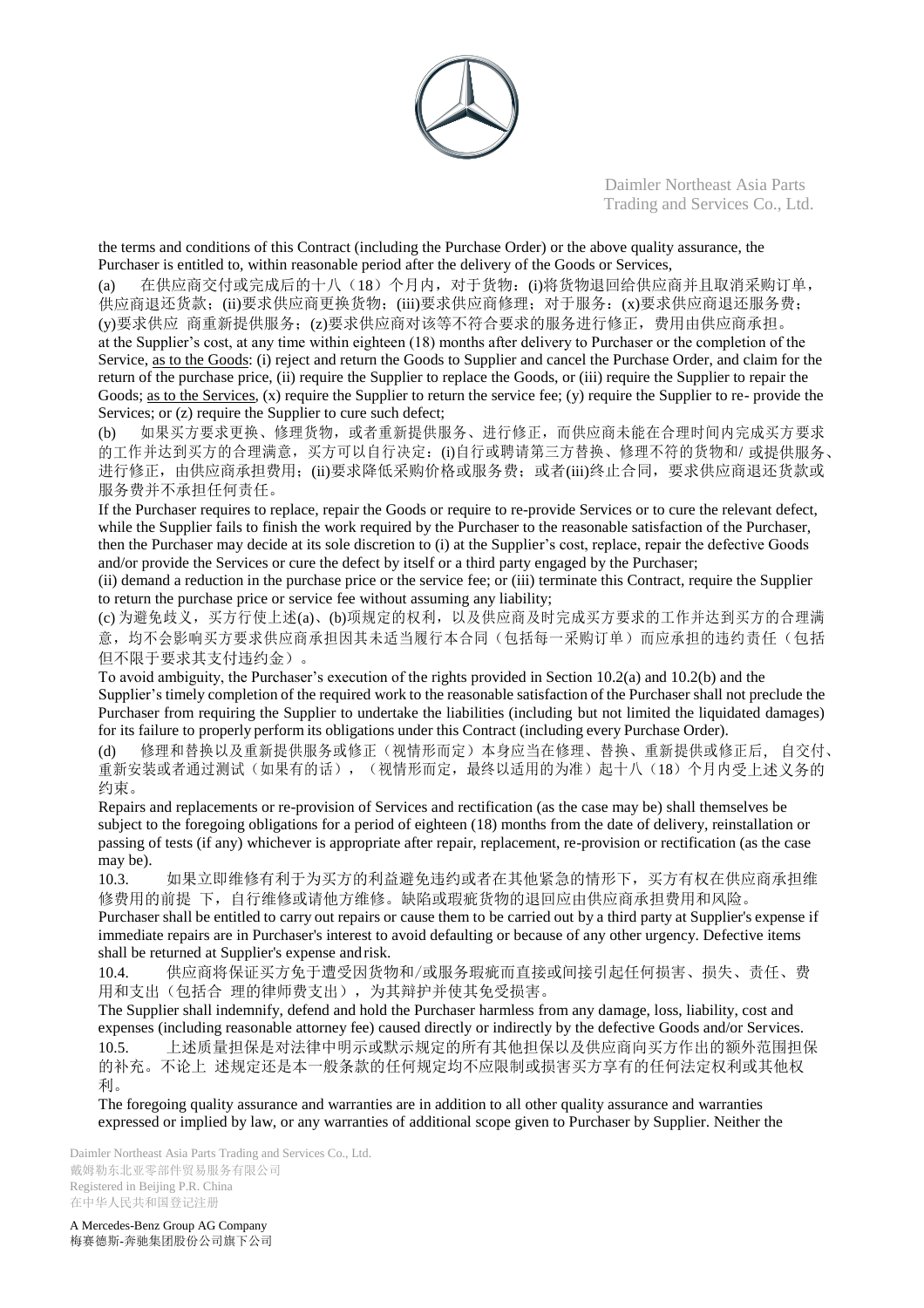

foregoing nor anything contained in these General Terms and Conditions shall limit or impair any statutory or any other rights the Purchaser may have.

## **11.** 最优惠客户待遇 **MOST FAVORABLE CUSTOMER**

供应商提供给买方的所有价格、质量担保、保修和优惠应与供应商向任何现有客户提供的相应价格、质量 担保和优惠相当或更优。若供应商在本合同期限内与任何其它客户达成提供更多优惠或更优惠的条件的安 排,则该等优 惠或优惠条件自动适用于本合同,除非买方提出异议。

All of the prices, quality assurance, warranties and benefits provided by Supplier are comparable or better than the equivalent terms being offered by Supplier to any present customer. If Supplier shall, during the term of this Contract, enter into arrangements with any other customer providing greater benefits or more favorable terms, then such benefits or more favorable terms will automatically apply to this Contract unless the Purchaser objects.

## **12.** 买方的财产和信息 **PURCHASER'S PROPERTY AND INFORMATION**

为履行采购订单而由买方提供给供应商的买方和其客户的财产和信息,例如图纸、规格、数据和类似财 产,应当 仍然是买方的财产。供应商所作的或者为生产或提供货物和/或服务而从其他方购买并向买方 收费的任何设计、图纸、模具、模型、工具、技术数据/信息、材料、设备等应当自制造或者采购之日立即 成为买方的财产且应被 视为买方提供的财产。如果可行,所有该等买方财产应当被标记为买方财产、由供 应商受托持有并承担风险;供 应商仅为履行采购订单的目的使用该等财产或信息,不得复制或披露给他 人。在采购订单履行完毕后,所有买方 提供的财产应当以接受时同样的状况返还买方,允许合理的磨损; 但是该财产已经整合入已交付货物和/或服务 中或者在履行采购订单中被消耗掉的除外。 Purchaser's and its customer's property and information, such as drawings, specifications, data and the like, furnished to Supplier for performance of the Purchase Orders shall remain the property of Purchaser. Any designs, drawings, dies, molds, tooling, technical data/information, materials, equipment, etc. that Supplier makes or buys from others for producing or providing the Goods and/or Services and charged to Purchaser's account shall become Purchaser's property immediately upon manufacture or procurement and shall be deemed as the Purchaser furnished property. When practical, all such Purchaser property shall be marked as property of Purchaser, shall be held by Supplier on consignment at Supplier's risk, and shall be used exclusively to perform the Purchase Orders, and shall not be duplicated or disclosed to others. Upon full performance of the Purchase Orders, all Purchaser furnished property shall be returned to Purchaser in the same condition as received, allowing for reasonable wear and tear, except to the extent that the property has been incorporated into Goods and/or Services delivered or consumed in the performance of the Purchase Orders.

## **13.** 知识产权 **INTELLECTUAL PROPERTY RIGHTS**

13.1. 所有工作产品,包括但不限于由服务中产生的或与服务相关的供应商制造、构思或开发的设计、美术 品、软件、手册、指南、产品、程序、绘图、记录、文件、信息、材料、发现和发明(合称"工作产品"), 均应属于买方的财产。供应商在此通过签署本一般条款,无条件地并不可撤销地将该工作产品所有的权利、 所有权和利益转 移、转让给买方。

All work products, including, without limitation, designs, artwork, software, brochures, manuals, products, procedures, drawings, notes, documents, information, materials, discoveries and inventions (collectively, the

Daimler Northeast Asia Parts Trading and Services Co., Ltd. 戴姆勒东北亚零部件贸易服务有限公司 Registered in Beijing P.R. China 在中华人民共和国登记注册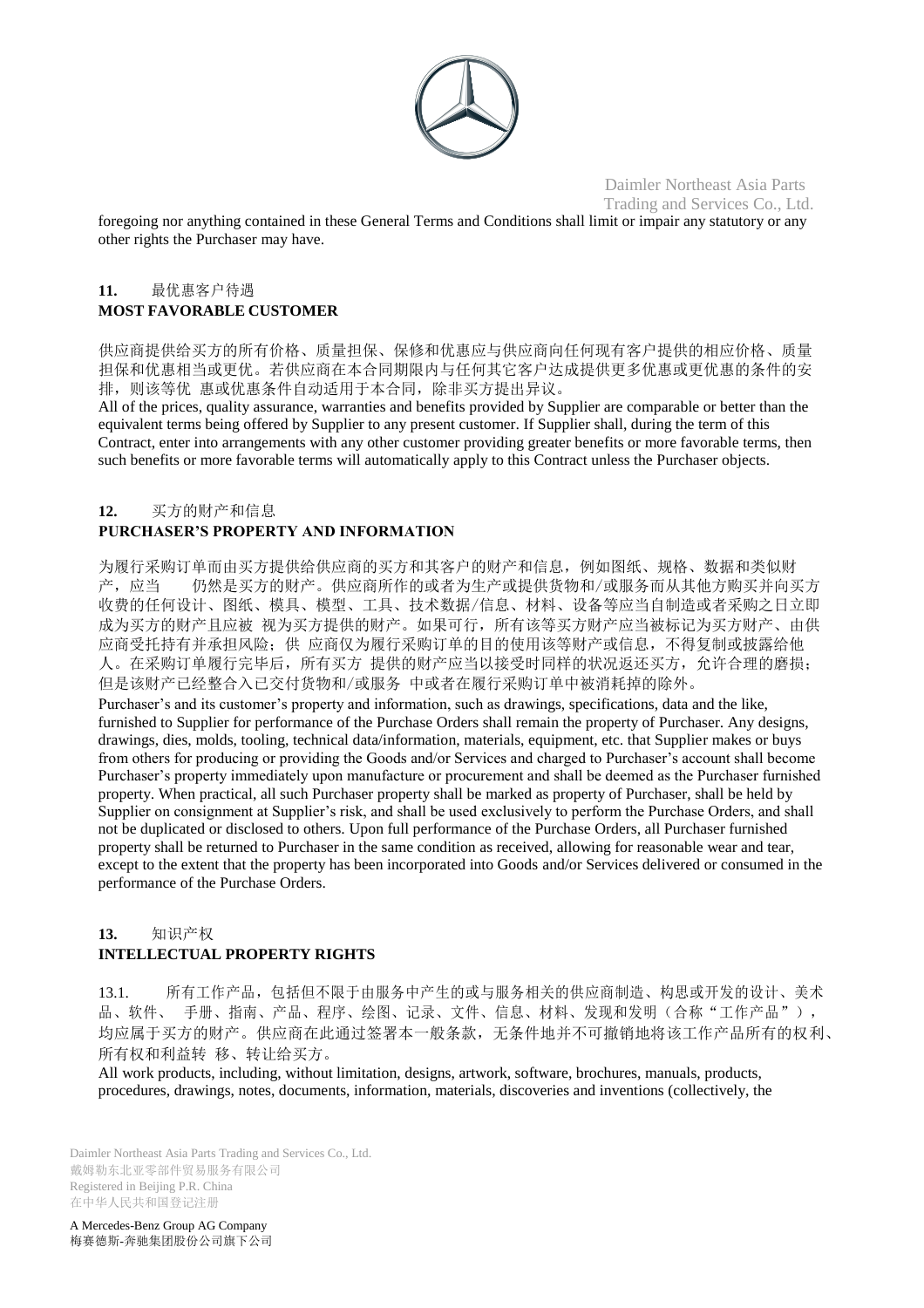

"**Work Products**") made, conceived or developed by Supplier which result from or relate to the Services, shall be the sole property of Purchaser. Supplier hereby unconditionally and irrevocably transfers and assigns to Purchaser all right, title and interest in or to any Work Product by signing these General Terms and Conditions.

13.2. 供应商保证其所提供的货物和/或服务和/或工作产品不侵犯或不构成对任何第三方的知识产权的侵犯或 不正当使 用。如果任何第三方对货物和/或服务和/或工作产品的权利或利益提出主张,或声称货物和/或服 务和/或工作产品侵犯或不正当使用其知识产权而起诉买方,供应商应当就上述主张和诉讼对买方的任何及所有 开支、费用和损失 进行赔偿、为买方辩护并保证买方不受损害。

Supplier undertakes that the Goods and/or Services and the Work Products do not infringe, or constitute an infringement or misappropriation of, any third party's intellectual property rights. If any third party claims any right or interest in any Goods and/or Services or Work Products or brings any action against Purchaser on alleged infringement or misappropriation of third party intellectual property rights by the Goods and/or Services or the Work Products, Supplier shall fully indemnify, defend and hold Purchaser harmless against any and all such claims, actions, costs, expenses and damages which the Purchaser may incur or become liable for such infringement. 13.3. 供应商没有被许可或授权使用买方的商标、商号和标志(合称"标识"),但该等标识构成与供应商

提供的服务相关的工作产品不可分割的一部分的情形除外。如供应商需获得任何标识的全面并正式的许可,应当 通过双方另行签订的许可协议进行。

Supplier is not licensed or otherwise authorized to use the trademarks, trade names and logos (collectively the "**Marks**") of Purchaser, except where such Marks constitute an inseparable part of any Work Products in connection with the Services to be delivered by Supplier hereunder. The full and formal license of use of any Mark by Supplier, if any, shall be subject to separate license agreements to be entered into by and between the Parties.

13.4. 买方应当及时书面通知供应商任何向买方提出的索赔和已经采取或威胁采取的法律行动,并将允许供 应商自负费用进行任何因此发生的诉讼以及为和解索赔而进行的所有协商。此外,应买方合理要求,供应商应向 买方提供所 有必要的协助,以帮助买方保护其对货物、服务、工作产品以及工作产品中使用的标识享有的权 利和利益以及就上述权利或利益进行辩护。

Purchaser shall give to Supplier prompt notice in writing of any claim being made or action threatened or brought against Purchaser and will permit Supplier, at Supplier's own expense, to conduct any litigation that may ensue and all negotiations for a settlement of the claim. At Purchaser's reasonable request, Supplier shall provide all necessary assistance to Purchaser in Purchaser's efforts to defend and protect its rights and interest in the Goods, Services, the Work Products or the Marks used in the Work Products.

## **14.** 保密和数据保护

## **CONFIDENTIALITY AND DATA PROTECTION**

14.1. 双方承认,为促进并配合双方已达成的合同的履行,买方或其关联机构(合称"披露方")可能 向供应商披露为 披露方所有且对披露方有价值的、形式各样的专有的和机密的信息或商业秘密。为本合同之 目的,此等信息或商业秘密(包括所有在本合同签署之日前提供的该等信息,合称"保密信息")可包括 但不限于下述:有关披露方 或为披露方所掌握并负有保密义务的第三方的过去、现在或将来的研究、开发或 经营计划、财务信息、顾客、卖 主、业务合作方或涉及雇员的信息、知识产权、经营活动或制度有关的信息 (包括但不限于以有形或无形形式表 现的研究或报告、软件、备忘录、草图、图样、设计、数据、专有技术 及其它信息),而不论其载体为何种形 式。上述所有信息不管其在被披露时或被披露后是否被标明为是秘 密的,亦不论是以书面(不管以何种格式)或 口头形式做出,连同其任何备份、复印件或摘要(不管以何 种形式存在及由何人以何种形式制作或编辑),均应 视为保密信息。此外,供应商应当将其知道的因其与买 方之间的商业往来而产生的一切私人所有的技术,商业和组织信息为保密信息,并且不得在本协议期间或之后利 用这些信息或者将这些信息提供给第三方。

The Parties recognize that, in furtherance of or incidental to this Contracts, Purchaser or its affiliates (collectively,

Daimler Northeast Asia Parts Trading and Services Co., Ltd. 戴姆勒东北亚零部件贸易服务有限公司 Registered in Beijing P.R. China 在中华人民共和国登记注册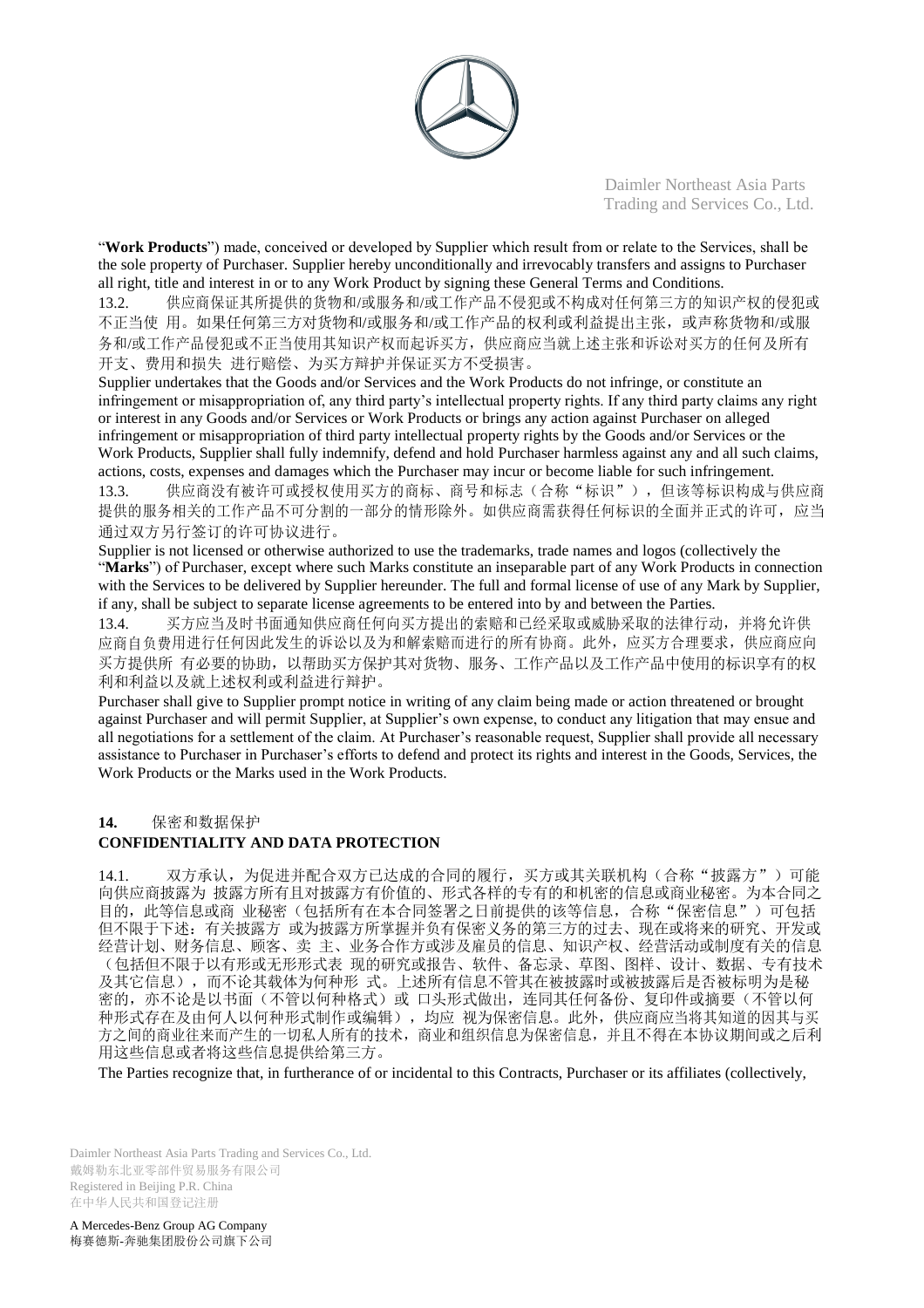

the "**Disclosing Group**") may disclose to Supplier various forms of proprietary and confidential information or trade secrets which pertain to or are valuable to the Disclosing Group. For purposes of this Contract, such information or trade secrets (including any such information provided prior to the date of this Contract, collectively, "**Confidential Information**") may include but shall not be limited to the following: information, regardless of the form in which it is transmitted, relating to past, present or future research, development or business plans, financial information, customer, vendor, business partner or employee-related information, intellectual property, operations or systems (including, without limitation, studies or reports, software, memoranda, drafts, drawings, designs, data, know-how and other information in either tangible or intangible form) of the Disclosing Group or a third party whose information is in the Disclosing Group's possession under an obligation of confidentiality. All the information indicated above shall be deemed as Confidential Information, regardless whether or not it is identified or marked as confidential at or after the time of disclosure and whether written ( in whatever format) or oral, together with any copies, reproductions or summaries thereof, in whatever format and however or by whomever made or compiled. In addition, Supplier shall treat all private technical, commercial and organizational information of which it becomes aware as a result of its business relationship with Purchaser as confidential, and shall not exploit it or make it available to third parties either during the period of this Agreement or thereafter.

14.2. 所有保密信息应继续为披露该信息的披露方所有。供应商仅应在为履行本协议义务的目的而使用 在同买方合作的过程中已经获得或将会获得的的信息与材料,不得为向买方交付货物和/或提供服务以外的目的 使用任何保密信息;且供应商应对该等保密信息保密并采取所有合理的预防措施来防止未经授权向第三 方或为本合同之目的无需直接接触该等保密信息的雇员披露该等信息。上述条款同样适用于由本协议或 其他订单引起的相关结果,数据与知识。

All Confidential Information shall remain the property of the member of the Disclosing Group that provided it. Supplier shall only use the information and materials which have been or will be made available to it in the course of the collaboration with Purchaser for the purpose of carrying out the duties assigned to it. shall not use any Confidential Information of the Disclosing Group for any purpose other than providing Goods and/or Services to Purchaser, and shall hold such Confidential Information in confidence and take all reasonable precautions to prevent its unauthorized disclosure to third parties, or to its employees not having a direct need for access for purposes of those discussions. The same shall apply in the case of results, data and knowledge arising in connection with this Agreement or any of the Purchase Order.<br>143 供应商承诺将使用最新的可获得的技术手段来采取-

供应商承诺将使用最新的可获得的技术手段来采取一切可能的措施以保证尽快且有效的来自买方的所有 信息和数据不被未获得授权的第三方获得,特别是保证上述信息和数据不被盗用,丢失,操纵,损坏或任何复制。 Using the latest available technology, Supplier undertakes to do everything possible to immediately and effectively protect all information and data received from Purchaser against access by unauthorized third parties, and in particular to secure it against misappropriation, loss, manipulation, damage or any duplication.

14.4 如果供应商有理由怀疑未获得授权的第三方获得了信息和数据,供应商应当立即通知买方,并在同买方 协商之后采取所有必要的措施来获取事实,在必要的情况下第三阻止方在将来再次获取上述信息。

If Supplier has reason to suspect that unauthorized third parties have obtained knowledge of the information and data, it must inform Purchaser immediately and, in consultation with Purchaser, take all measures necessary to establish the facts and, if necessary, prevent future third-party access.

14.5 如果供应商在其运行系统中存储,加工或处理上述信息与数据,供应商应当保证未获得授权的第三方不 能接触或使用这些数据。

If Supplier stores, works on or processes the information and data in its data processing systems, Supplier shall ensure that unauthorized third parties cannot access this data.

14.6 供应商在履行其保密义务时需尽其勤勉的且应有的适当的注意义务,此处注意义务的标准不得低于其对 待自己保密信息时所采用的标准。此外,供应商承担着遵守可能更新的数据保护条款的义务,并将遵守上述 条款。

Supplier shall exercise the due care of a diligent businessman in respect of its confidentiality obligation, whereby

Daimler Northeast Asia Parts Trading and Services Co., Ltd. 戴姆勒东北亚零部件贸易服务有限公司 Registered in Beijing P.R. China 在中华人民共和国登记注册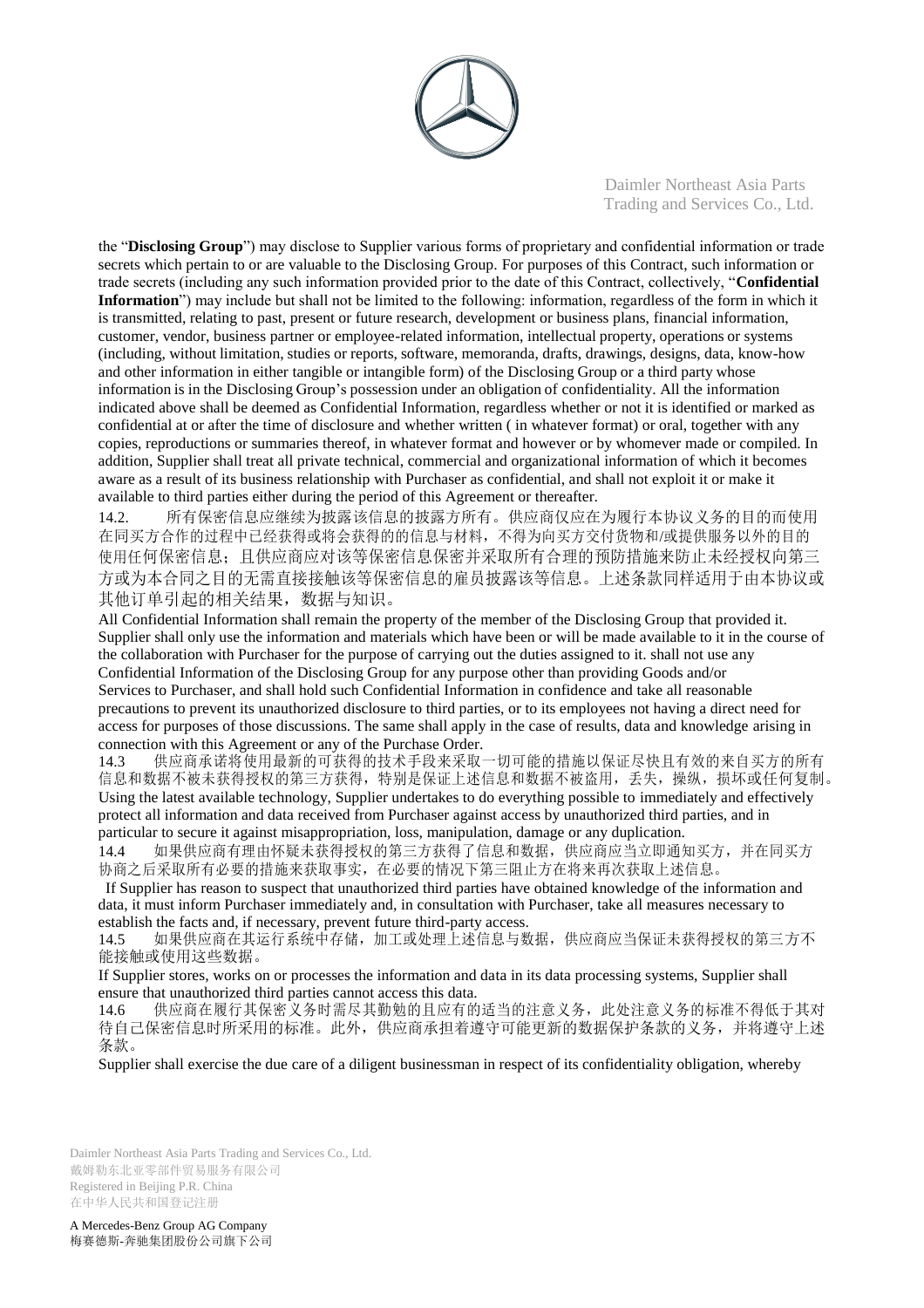

the standard of care shall not fall below that which it would apply when dealing with its own confidential information. Supplier is under a duty to comply with all data protection provisions as amended from time to time, and will observe these.

14.7. 供应商仅可向为履行本合同之目的需要接触保密信息的雇员、分包商、代理或专业顾问披露保密 信 息,并应促使 他们遵守与本合同项下供应商所应遵守的相同的保密义务。供应商必须向其所有的工作人员说 明相关的信息保护条款并让其工作人员承担同等保密义务。在买方请求的情况下, 供应商应当提供上述声 明或供买方或其数据保护的工作人员查看。

Supplier may disclose the Confidential Information only to its respective employees, subcontractors, agents or professional consultants who need to have access to such information for the purposes of this Contract and shall cause them to observe the same confidentiality obligations hereunder. Supplier must instruct all of its staffs about the relevant data protection provisions and place them under a duty of confidentiality in this respect. Such declarations must be presented to Purchaser or its data protection officer on request.

14.8. 在本一般条款终止或期满时,应买方要求,供应商应向买方交还或销毁任何载有保密信息的文件、信息 或软件,或从任何有关记忆装置中删除该等保密信息,并应停止继续使用该等保密信息。在买方的请求之 下,供应商应当证明所有的材料均被销毁或者返还并应当出具书面证明材料已被销毁或返还。Upon termination or expiration of these General Terms and Conditions, Supplier shall, at the request of Purchaser, return

or destroy any documents, information or software containing any of such Confidential Information, delete any such Confidential Information from any memory devices, and shall cease to use such Confidential Information. At the request of Purchaser, Supplier shall demonstrate that all materials have been destroyed or returned and shall confirm in writing that this has been done.

14.9. 本保密条款不适用于下述信息:

This confidentiality clause shall not apply to the information which:

(a) 在披露时已为公众所知悉;

has already become known to the public prior or at the time of the disclosure;

(b) 在披露后非因供应商的过错为公众所知;

becomes available or known to the public after the disclosure not due to the fault of Supplier;

(c) 被证明为供应商在披露之前从不负有保密义务的第三方适当地获取;

is proved to be properly obtained by Supplier before the disclosure from a third party which is not subject to a duty of confidentiality with respect to such information; or

(d) 为法律、法院命令、证券交易所或任何政府机关或监管机构要求披露,但在此情况下,供应商应向买方提 供该等披露的草稿,并应买方合理要求,在法律许可的范围内做出必要的修改;

is required to be disclosed by law, pursuant to a court order, by any securities exchange or by any governmental or regulatory body, provided, that Supplier shall provide a draft of such disclosure to Purchaser and incorporate any modification reasonably requested by Purchaser to the extent permitted by law.

14.10. 买方向供应商披露的、与本一般条款相关的任何个人信息数据( "个人数据"), 供应商应按照 适用的隐私法律 以及买方的进一步指示对待、存储、处理、转移和修改该等个人数据。

To the extend the Purchaser discloses to the Supplier in connection with this General Terms and Conditions any data related to individual persons ("Personal Data"), the Supplier shall treat, store, handle, transfer and modify such Personal Data in compliance with applicable privacy laws and with additional instructions provided by the Purchaser.

14.11. 根据买方的要求,供应商应与买方签订一份额外的保密合同。

Upon request of Purchaser, Supplier shall sign an additional Confidentiality Agreement with Purchaser.

14.12 如果一份关于数据处理的合同将被签署,则关于 [www.mercedes-benz.com.cn](http://www.mercedes-benz.com.cn/)上的标题为"委托数 据处理协议"的附件将成为本合同的组成部分。前述附件必须依每一个订单填写,由合同方签字并附加在 相应 订单后。相应版本的附件将在下订单之时生效。如果上述订单构成一个委托数据处理的订单,但标题

Daimler Northeast Asia Parts Trading and Services Co., Ltd. 戴姆勒东北亚零部件贸易服务有限公司 Registered in Beijing P.R. China 在中华人民共和国登记注册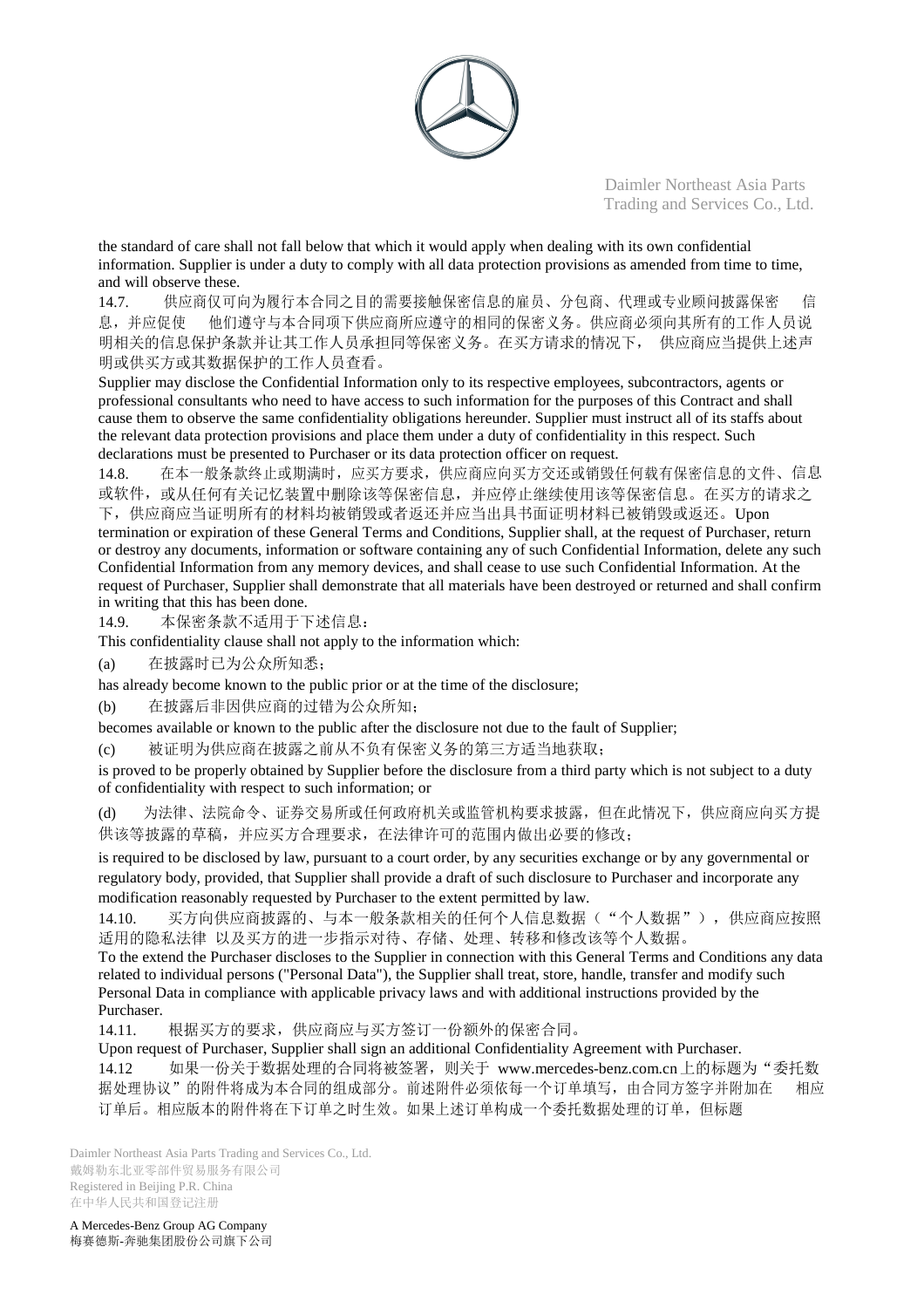

#### 为"委托数据处理协议"的附件未附其后,供应商应当立即书面通知买方此情况。

If an agreement concerning data processing has to be signed, the annex on the [www.mercedes-benz.com.cn](http://www.mercedes-benz.com.cn/) entitled Standard Clauses to ensure "Agreement On Data Processing On Behalf" will become a component part of the Agreement which must be completed for each order, signed by the Contractor and appended to the order concerned. The applicable version of the annex will be that in force at the time the order was placed. If the order constitutes an order for commissioned data processing on behalf but the annex entitled "Agreement on Data Processing On Behalf" is not appended to the order, Supplier must inform Purchaser of this immediately in writing.

14.13 如果服务系与软件开发相关,即供应商为买方通过编写代码的方式开发或定制软件的服务,那么 [www.mercedes-benz.com.cn](http://www.mercedes-benz.com.cn/) 上标题为《对于软件开发的信息安全要求》的附件应当自动成为合同的一部分。供应 商应当遵守《对于软件开发的信息安全要求》中的全部要求。

If a service is related to software development, which means the Supplier develops or customizes software for Purchaser with coding, the annex on the [www.mercedes-benz.com.cn w](http://www.mercedes-benz.com.cn/)hich is entitled "Information Security Requirements for Software Development" shall automatically become a component part of the Agreement and the Supplier shall comply with all the requirements detailed in this "Information Security Requirements for Software Development".

14.14 如果服务系与系统托管相关,即供应商在买方的数据中心之外为买方托管系统的服务,那么 [www.mercedes-benz.com.cn](http://www.mercedes-benz.com.cn/) 上标题为《对于系统托管服务的信息安全要求》的附件应当自动成为合同的一部 分。供应商应当遵守《对于系统托管服务的信息安全要求》中的全部要求。

If a service is related to system hosting service, which means the Supplier hosts system for Purchaser out of Purchaser's datacenter, the annex on the [www.mercedes-benz.com.cn w](http://www.mercedes-benz.com.cn/)hich is entitled "Information Security Requirements for System Hosting Service" shall automatically become a component part of the Agreement and the Supplier shall comply with all the requirements detailed in this "Information Security Requirements for System Hosting Service".

## **15.** 违约和赔偿

## **DEFAULTANDINDEMNITY**

15.1. 除本合同另有规定外,本合同任何一方未履行本合同项下的义务,另一方可以向违约的一方发出书面 通知,要求其履行义务或采取适当的补救措施以迅速有效地避免或减小损失或损害,并恢复履行本合同。除此之 外,违约的 一方还应赔偿因其违约行为给守约方造成的所有直接损失和损害。

Except as otherwise provided herein, where one Party fails to perform its obligations hereunder, the other Party may by written notice to the defaulting Party to request the defaulting Party to perform its obligations or to provide proper remedies to effectively and promptly avoid or minimize the losses and damages, and to resume its performance of this Contract. In addition, the defaulting Party shall indemnify the performing Party for all direct losses and damages incurred as a result of such default.

15.2. 如果双方均违反本合同,则双方应根据各自违约的严重程度确定应向对方支付的赔偿数额。 If both Parties breach this Contract, they shall determine the compensation payable to each other based on the severity of their breach respectively.

## **16.** 不可抗力 **FORCE MAJEURE**

16.1. 如果本合同任何一方因不可抗力事件(定义如下)的影响迟延履行或不能履行其在本合同项下的义务, 则其可免于承担由此产生的本合同项下的任何责任。为本合同之目的, "不可抗力事件"是指不能预见、超出受 影响一方控制,且不能通过合理的谨慎操作而避免的任何事件,包括但不限于政府行为、火灾、

Daimler Northeast Asia Parts Trading and Services Co., Ltd. 戴姆勒东北亚零部件贸易服务有限公司 Registered in Beijing P.R. China 在中华人民共和国登记注册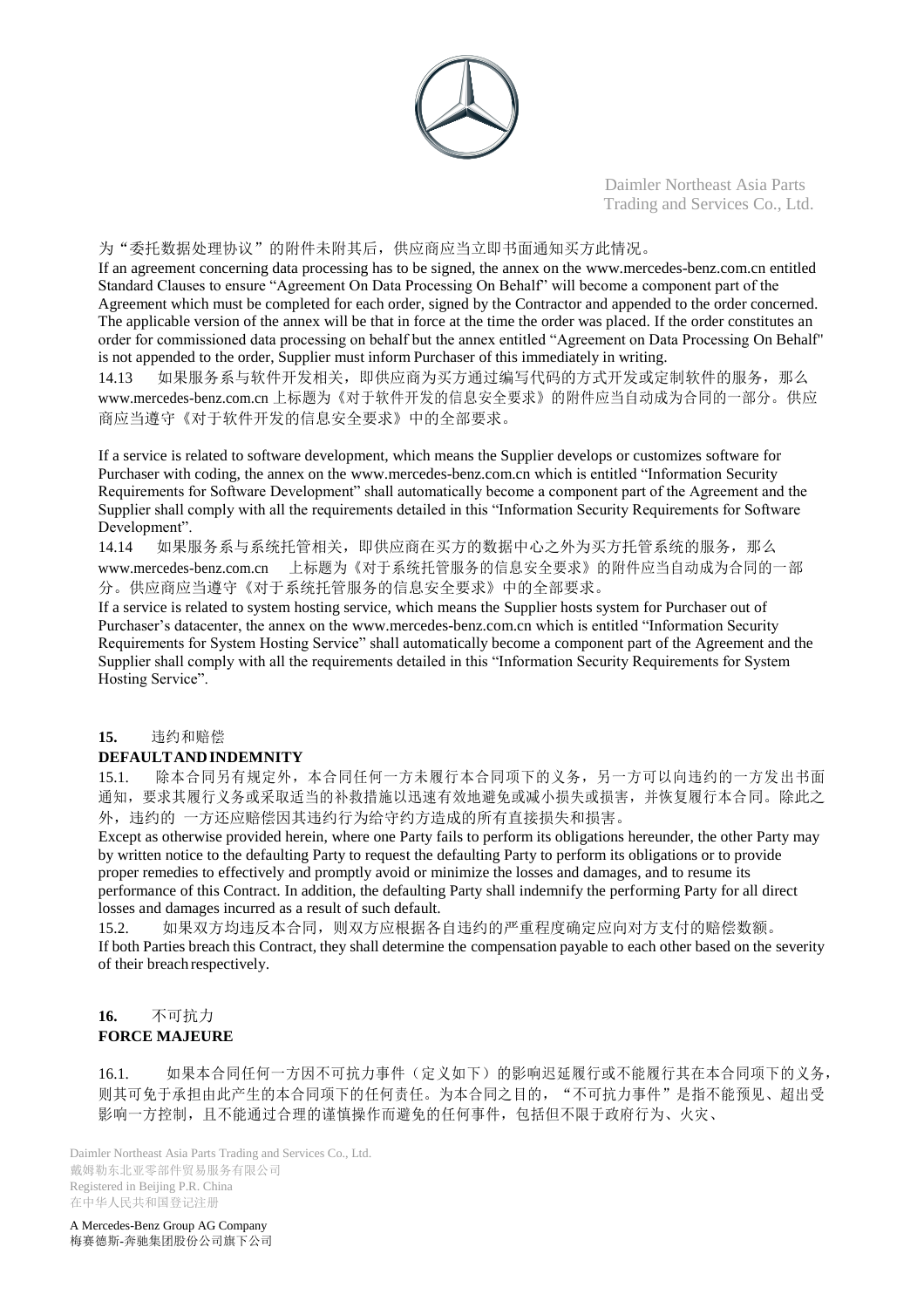

爆炸、地理变异、洪水、 地震、浪袭、雷击、战争、疫情或其他任何不可预见、不可避免及不能克服的事件。 然而,任何信用、资本或资 金的不足或短缺将不属于超出本合同一方合理控制之外的事件。

If performance of these General Terms and Conditions is delayed or prevented by an Force Majeure Event (as defined below), the Party affected by such Force Majeure Event shall be excused from any liability hereunder. For the purposes of these General Terms and Conditions, an "**Force Majeure Event**" shall mean any event that is unforeseeable, beyond the affected party's reasonable control, and cannot be prevented with reasonable care, which includes but is not limited to the acts of governments, fire, explosion, geographic change, flood, earthquake, tide, lightning, war, epidemic or any other unforeseeable, unavoidable and insurmountable events. However, any shortage of credit, capital or finance shall not be regarded as an event beyond a Party's reasonable control.

16.2. 受到不可抗力事件影响并主张免于承担其在本合同或本合同任何条款项下的义务的一方,应于不可抗 力事件发生之日起三(3)日内通知另一方不可抗力事件的发生情况,并采取所有必要的行动和措施以尽量减少 和减轻相关 损失和损害并在可行的前提下尽早恢复履行其在本合同项下的义务。

The Party affected by an Force Majeure Event who claims to be excused from its obligation to perform these General Terms and Conditions or any article herein shall notify the other Party within three (3) days after the occurrence of the Force Majeure Event and shall take all necessary actions to minimize and mitigate the losses and damages and resume its performance of this Contract as soon as practicable

16.3. 如果因任何不可抗力事件将延长履行合同义务的时间,则双方经协商后应就履行合同的时间进行公平 的调整。如 果任何经确认的严重阻碍本合同的履行的不可抗力事件或其影响持续三十(30)日,则任何一方均 有权以提前书面通知的形式终止本合同。

Should any Force Majeure Event cause an increase in the time required for performance of any part of this Contract, an equitable adjustment shall be made after the Parties consult with each other. And if any proved Force Majeure Event or its effect lasts for thirty (30) days which hinders the performance of this Contract, either Party may terminate this Contract by a prior written notice.

## **17.** 适用法律的遵守

## **COMPLIANCE WITH APPLICABLE LAWS**

17.1. 供应商自身并代表其关联方,陈述、保证并承诺如下:

Supplier, for itself and on behalf of its Affiliated Persons, represents, warrants and covenants that:

(a) 供应商及其关联方已遵守并将继续遵守所有的适用法律,并对遵守所有的适用法律负有独立的责任。且尽 其所知,其并未采取并将不会采取或未能采取任何行动,这些作为或不作为可能导致梅赛德斯-奔驰或任何 梅赛德斯-奔驰的关联公司根据适用法律承担责任;

Supplier and its Affiliated Persons are solely responsible for complying, have to their best knowledge complied, and will comply, with Applicable Laws and have to their best knowledge not taken and will not take or fail to take any action, which act or omission would subject Mercedes-Benz or its affiliated companies to liability under Applicable Laws:

(b)尽其所知,其自身或及任何关联方均未已经直接或间接地向任何政府官员或为该等官员的利益提供、支 付、 给予或贷款,或者已经承诺支付、给予或贷款,或者将提供、支付、给予或贷款,或将承诺给予支付或 贷款 金钱或任何其它有价值物,以达到下述的贿赂目的:(i)影响该政府官员以其职务身份所作的任何行为或 决 定;(ii)诱使该等政府官员违反其法定职责作为或不作为;(iii)取得任何不当利益,或者(iv)诱使该等政府官 员 利用其对政府实体的影响力以影响或改变该政府实体的任何行为或决定,从而为使其自身或买方或任何戴 姆 勒集团公司成员获取业务;

neither itself nor any of its Affiliated Persons has, to its best knowledge, offered, paid, given or loaned or promised to pay, give or loan, or will offer, pay, give or loan or promise to pay, give or loan, directly or indirectly, money or any other thing of value to or for the benefit of any Government Official, for the purposes of corruptly (i) influencing any act or decision of such Government Official in his official capacity, (ii) inducing such Government

Daimler Northeast Asia Parts Trading and Services Co., Ltd. 戴姆勒东北亚零部件贸易服务有限公司 Registered in Beijing P.R. China 在中华人民共和国登记注册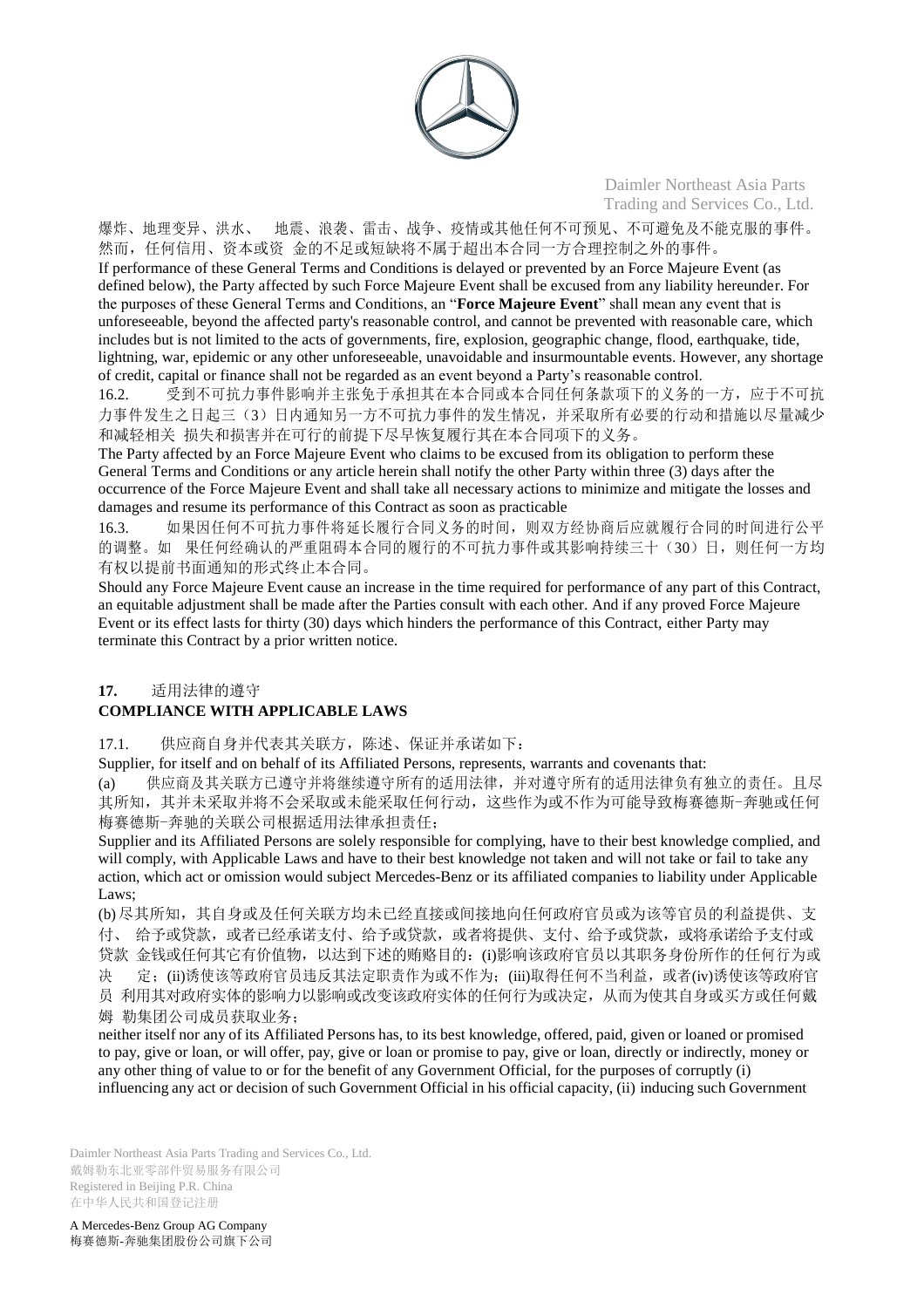

Official to do or omit to do any act in violation of his lawful duty, (iii) securing any improper advantage, or (iv) inducing such Government Official to use his influence with a Government Entity to affect or influence any act or decision of that Government Entity, in each instance to direct business to itself or Purchaser or any Mercedes-Benz Group Company;

(c) 如果供应商或其任何关联方是或将会是一个政府实体或政府官员,且该政府实体或政府官员的职责包 括向 其 供应商、买方、或任何梅赛德斯-奔驰集团公司获取业务做出决定,或者对能够为供应商、买方、 或任何梅赛德斯-奔驰集团 公司获取业务的政府官员进行指导、控制或指挥,则供应商及各自的关联方应确保 利益冲突将会被排除。供 应商应毫不迟延地以书面方式通知买方其采取的、防止利益冲突的措施。 In case Supplier or any of its Affiliated Persons are or will become a Government Entity or a Government Official whose official duties include decisions to direct business to itself, Purchaser, or any Mercedes-Benz Group Company or to supervise, or otherwise control or direct the actions of Government Officials who are in a position to direct business to itself, Purchaser, or any Mercedes-Benz Group Company, Supplier and the respective Affiliated Persons have to make sure that conflicts of interest will be excluded. Supplier shall inform Purchaser in writing without undue delay about the measures taken.

17.2. 供应商应协助并与买方全力合作以遵守适用法律。特别是,供应商应保存完整的账目和记录,并且供 应商应立即 向梅赛德斯-奔驰报告任何与本协议相关的要求、做出或提供贿赂或不当的付款行为的情况。根据 梅赛德斯-奔驰的要求,供应商应当向梅赛德斯-奔驰挑选的负有保密义务的审计员提供可供梅赛德斯-奔驰核实 供应商遵守与本协议有关的适用法律情况的相关记录。如果上述审计人员发现供应商任何的违反适用法律的行 为,供应商同意审计人员将其违规的相关信息披露给梅赛德斯-奔驰,以及,以有管辖权的法院或政府机构的要 求为限, 披露给第三方;

Supplier shall assist and cooperate fully with the efforts of Purchaser to comply with all Applicable Laws. In particular, Supplier shall keep accurate books and records and Supplier shall immediately notify Mercedes-Benz of any information that bribes or other improper payments are being requested, made or offered in connection with this Agreement. Upon request of Mercedes-Benz, Supplier shall make those records which are necessary for Mercedes-Benz to verify Supplier's compliance with the Applicable Laws relating to this Agreement available to a sworn auditor who is obligated to observe secrecy and selected by Mercedes-Benz. If such auditor notices any failure by Supplier to comply with the Applicable Laws supplier agrees that the

auditor may disclose information relating to Supplier's failure to Mercedes-Benz and, to the extent required by a legal demand by a competent court of law or government body, to third parties;

17.3. 在任何情况下,买方无义务根据本合同作为或不作为,前提是买方认为该作为或不作为将导致其自身 或任何梅赛德斯-奔驰集团公司成员违反适用法律。在任何情况下,任何一方无需为其认为为遵守适用法律所必 要的作为或不作为承担责任。

In no event will Purchaser be obligated to Supplier under or in connection with this Contract to act or refrain from acting if Purchaser believes that such act or omission would cause it or any Mercedes-Benz Group Company to be in violation of the Applicable Laws. In no event will either Party be liable to the other Party for any act or omission which it believes is necessary to comply with the Applicable Laws.

17.4. 如果供应商或其任何关联方违反了本第 17 条项下的陈述、保证与承诺, 该等陈述、保证与承诺均 应视为重要的且 在本合同有效期内持续作出,则除根据本合同享有的其它权利外,

If Supplier or any of its Affiliated Persons breaches any of the representations, warranties or covenants in this Section 17, each of which is deemed to be material and continuously made throughout the term of this Contract, then, in addition to any other rights the other Party may have under this Contract,

(a) 买方可以宣布没收应向供应商支付的任何未付金额,且将有权要求供应商偿还为适用法律所禁止的已向供 应

商支付的或应付给供应商的任何款项;并且

Purchaser may declare a forfeit of any unpaid amounts owing to Supplier and will be entitled to repayment of any

Daimler Northeast Asia Parts Trading and Services Co., Ltd. 戴姆勒东北亚零部件贸易服务有限公司 Registered in Beijing P.R. China 在中华人民共和国登记注册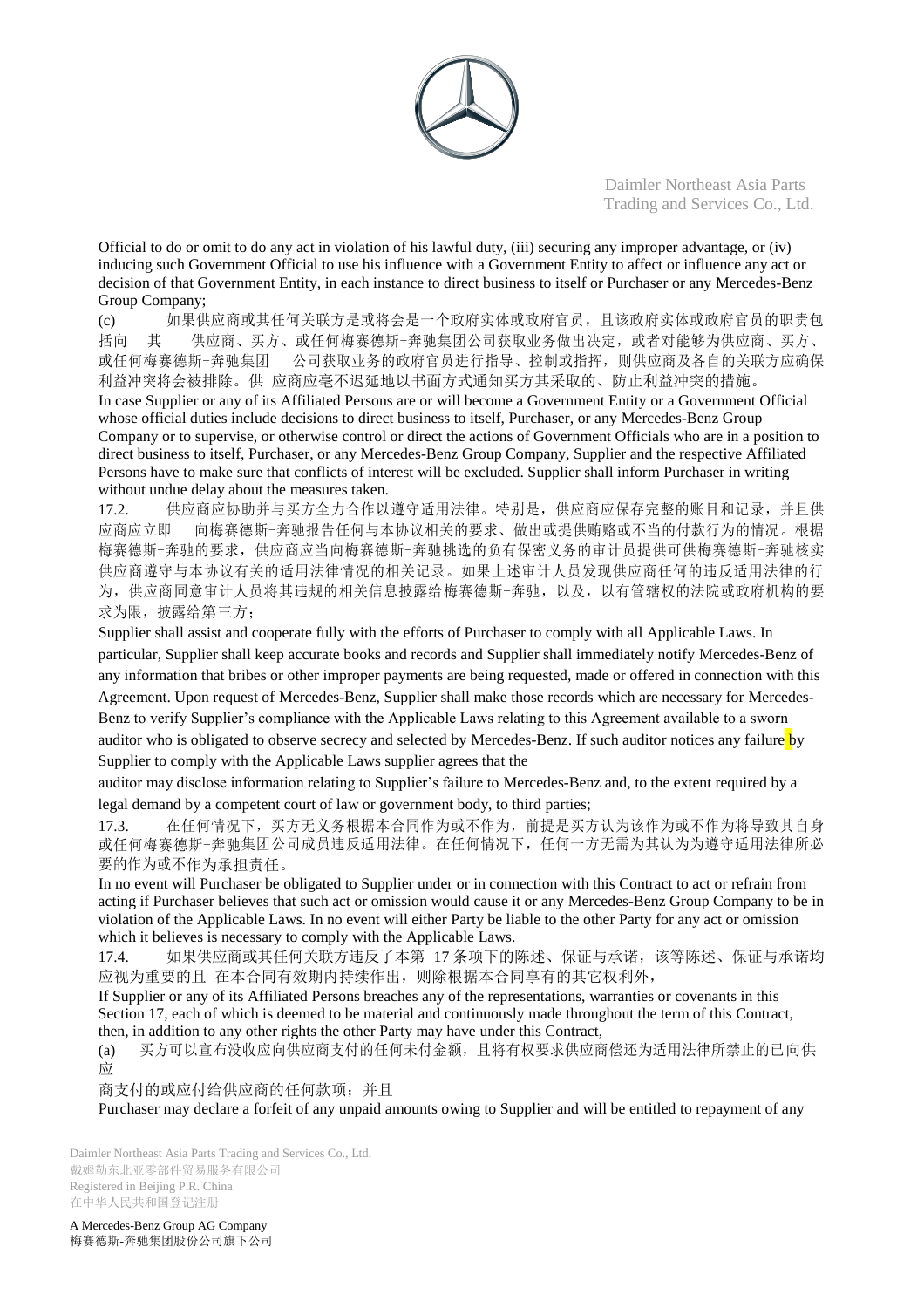

amounts paid or credited to Supplier, in each case, which are prohibited by Applicable Laws; and (b) 梅赛德斯-奔驰可以立刻终止本协议;并且

Mercedes-Benz may immediately terminate this Agreement; and

(c ) 根据梅赛德斯-奔驰的首次书面要求,供应商应当赔偿梅赛德斯-奔驰并使梅赛德斯-奔驰免受由于供应 商违反其在本第 17 条项下的陈 述、保证和承诺产生的任何和全部费用或索赔。

Supplier shall, upon first written request by Mercedes-Benz, indemnify and hold harmless Mercedes-Benz in regard to any and all cost and claims brought forward against Mercedes-Benz arising out of any failure of Supplier to comply with its representations, warranties and covenants of thisArticle

17.5. 为本第 17 条的目的,下述术下的含义如下:

For purposes of this Section 17, the following terms shall have the respective meanings set forth below:

(a) "适用法律"指合同各方、合同各方的关联方、或其股东应遵守的包括中国法律法规在内的有关反腐败的 法律法规(包括但不限于《美国反海外腐败法》和/或德国的反腐败法律),以及适用于合同各方或其任何关联 方与本合同相关的任何行为,或适用于本合同各方或梅赛德斯-奔驰集团公司另一成员所涉及的其它任何其它业 务事项的所有其它法律、法规、规定、命令、法令或具有法律效力的其它指令及对上述规范 性文件可能不时 作出 的修订:

"Applicable Laws" means any laws and regulations (including Chinese laws and regulations) on anticorruption to which each Party, its Affiliated Person, or it's shareholder(s) is subject (including, without limitation, the Foreign Corrupt Practices Act of the United States and/or the anti-corruption laws of the Federal Republic of Germany), and all other laws, regulations, rules, orders, decrees or other directives carrying the force of law applicable to any activities engaged in by each Party or any of its Affiliated Persons in connection with this Contract or any other business matters involving each Party or another Mercedes-Benz Group Company, in each case as the same may be amended from time to time;

(b) "关联方"指各方的管理人员、董事或雇员,或代表该方或为该方利益行事的代理、股东、负责人或所有 人;

"Affiliated Persons" means each Party's officers, directors, employees, or agents, or shareholders, principals or owners acting on its behalf or in its interests;

(c) "政府实体"指政府或其政府的任何部门、机构或执行部门(包括由政府控制的任何公司或其它实 体)、政党或者政府国际组织;及

"Government Entity" means a government or any department, agency or instrumentality thereof (including any company or other entity controlled by a government), a political party or a public international organization; (d) "政府官员"指政府实体的任何官员、雇员或其它官员(包括他们的任何直系家庭成员),以职务身

份为政府实体行事的任何个人或行政职务的任何候选人。

"Government Official" means any officeholder, employee or other official (including any immediate family member thereof) of a Government Entity, any person acting in an official capacity for a Government Entity or any candidate for political office.

17.6. 应买方要求,供应商将与买方另行签署一份诚信协议。

If requested by Purchaser, Supplier shall sign an additional Letter Agreement Regarding Integrity with Purchaser. 17.7. 供应商应协助并全力配合梅赛德斯-奔驰或任何梅赛德斯-奔驰集团公司遵守适用法律。供应商应当允 许梅赛德斯-奔驰及其代表在正常办 公时间内检查并复印供应商与在本合同基础上的交易相关的账簿和记录,以 证实供应商是否遵守本条款的声明、保 证与承诺。

Supplier shall assist and cooperate fully with the efforts of Mercedes-Benz or any Mercedes-Benz Group Company to comply

with the Applicable Laws. Supplier shall permit Mercedes-Benz and its representatives during normal office hours to examine and make copies of Supplier's books and records relating to transactions based on this Contract, to verify compliance by Supplier with the representations, warranties and covenants of this clause.

17.8. 供应商应以各种方式协助梅赛德斯-奔驰及其代表执行其任务,特别是以立即执行提供所有信息 和资料以及允许不受限制地 接触和检查账簿和记录的方式。如果供应商的场地没有复印设施,则梅赛德斯-奔驰

Daimler Northeast Asia Parts Trading and Services Co., Ltd. 戴姆勒东北亚零部件贸易服务有限公司 Registered in Beijing P.R. China 在中华人民共和国登记注册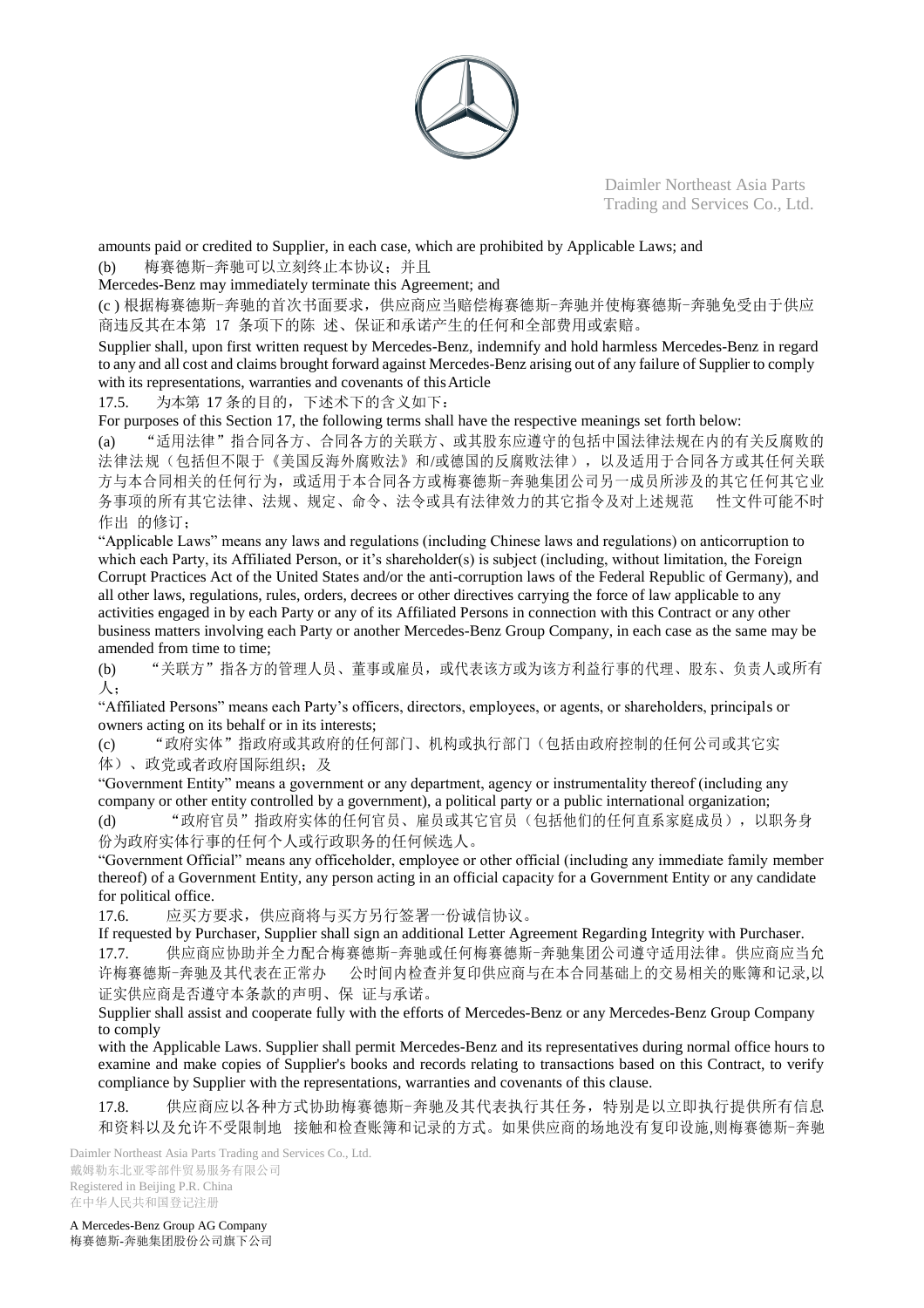

及其代表可以将帐簿和记录带离该场所以便进行复印。至于为供应商商业机密,供应商可以要求,审查由梅赛德斯 -奔驰委派的受保密协议约束的注册会计师来执行。

Supplier shall assist Mercedes-Benz and its representatives in every way to carry out their tasks, in particular by promptly providing all information and materials and by permitting unhindered access and inspection of the books and records. If duplicating facilities are not available on Supplier's premises, Mercedes-Benz or its representatives may remove the books and records from the premises for purposes of making copies. In so far as required for the protection of Supplier's business secrets, he can demand, that the examination is performed by a certified accountant appointed by Mercedes-Benz that is bound by a confidentiality agreement.

## **18. Anti-Bribery Clause**

反腐败条款

18.1 供应商有义务不从事任何会导致刑事责任的欺诈、资金挪用、破产犯罪、违反竞争法、授予非正当利 益,贿赂或接受贿赂的犯罪行为,抵制其他由供应商的雇佣人员或第三方进行的腐败行为。如有违反,买方将有 权立即退出或终止与供应商的进行中的交易并有权取消全部协商谈判,而供应商仍有义务遵循所有适用于其自 身及其与买方 商业关系的法律法规。

Supplier is obliged to desist from all practices which may lead to penal liability due to fraud or embezzlement, insolvency crimes, crimes in violation of competition, guaranteeing advantages, bribery, acceptance of bribes or other corruption crimes on the part of persons employed by the supplier or other third parties. In the event of violation of the above, Purchaser has the right to immediately withdraw from or terminate all legal transactions existing with the Supplier and the right to cancel all negotiations. The above notwithstanding, the Supplier is obliged to adhere to all laws and regulations applicable to both itself and the commercial relationship with Purchaser. 18.2 供应商保证和承诺其工作人员不得从事下列任何有可能影响公平交易、正当竞争的活动:

Supplier undertakes and covenants that its employees will not engage in any of the following activities, which might influence the fairness of transaction and fair competition:

(a) 向买方工作人员及/或其亲属提供、承诺或给予 "酬金"、"回扣"或其他各种形式的现金或有价物品、包 括有价证券、股份、礼物、购物卡、健身卡等;

To offer, promise or provide the employees of Purchaser and/or his/her relatives, in the name of "reward", "commission" or otherwise, any money or anything of value, including, negotiable securities, shares, gifts, purchasing cards, sports cards, etc.;

(b) 邀请买方工作人员及/或其亲属至任何歌舞厅、夜总会、保龄球馆或其他公共娱乐场所进行消费; To invite the employees of Purchaser and/or his/her relatives to any Karaoke, night club, bowling or other public places of entertainment;

(c) 免费或低价安排买方工作人员及/或其亲属旅游、度假;

To arrange tourism or vacations for the employees of Purchaser and/or his/her relatives; 向买方工作人员及/或其亲属提供其他有形或无形的利益。

18.3 供应商及其工作人员向买方工作人员提供价值在 300 元人民币以下的赠品和其他物品时,如果是 自愿提供且不存在影响买方工作人员在履行职责时的判断和行动的可能性,则可以不被视为对本合同的违 反。

The provisions of promotional material and other items with a value of less than [300 RMB] by Supplier and its employees to the employees of Purchaser, if made voluntarily and there is no reasonable likelihood of influencing the employees' judgment or actions in performing their duties, will not be regarded as a violation of this Contract. 18.4 以上第 18.2条所述行为可能被视为商业贿赂行为。买方一旦发现供应商或其工作人员参与上述违 反本合同的活动,买方应当有权无条件解除与供应商签订的任何合同,且不承担任何责任。买方亦可永久性取消 供应商作为买方的潜在供货商的资格。

The activities described in Article 18.2 above may be regarded as commercial bribery. In the event Supplier or its employees engage in such activities in breach of this Contract, Purchaser shall be entitled to terminate any signed

Daimler Northeast Asia Parts Trading and Services Co., Ltd. 戴姆勒东北亚零部件贸易服务有限公司 Registered in Beijing P.R. China 在中华人民共和国登记注册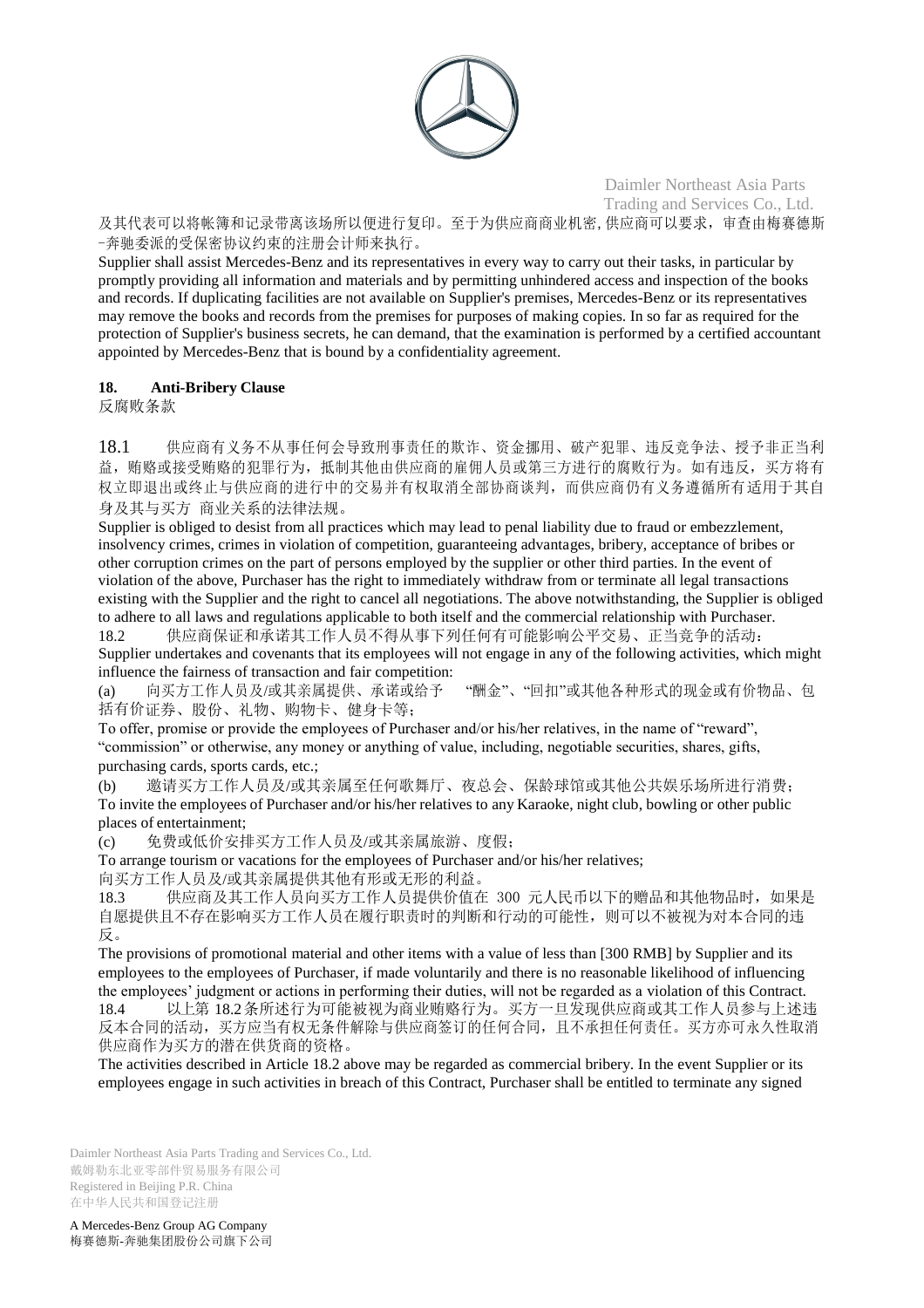

contract with Supplier without any condition and any liability. Purchaser may also permanently remove Supplier from consideration as a potential supplier to Purchaser.

18.5 若供应商及其工作人员违反本合同,供应商应当赔偿买方并使买方免受由于与供应商或其工作人员违 约产生的或相关的任何和全部损害、损失、成本和花费(包括但不限于合理的律师费用)。

If Supplier or its employees breach this Contract, Supplier shall indemnify and hold Purchaser harmless from and in

respect of any and all damages, losses, costs and expenses (including, without limitation, reasonable attorneys' fees) arising out of or relating to such breach by Supplier or its employees。

18.6 供应商有责任确保任何在梅赛德斯-奔驰的办公场所工作的员工和/或任何有权进入与履行本订单的要 求相关的任何IT 系统的员工都应得到梅赛德斯-奔驰的认可和/或访问梅赛德斯-奔驰的授权。供应商不得使用 任何被梅赛德斯-奔驰或任何梅赛德斯-奔驰的关联方已 宣布为不被认可和/或禁止访问的人员履行本订单。 Supplier has a duty to ensure that any employees used on site at Mercedes-Benz and/or that any employees given access to any IT- systems in connection with fulfilling the requirements of this purchase order must receive an admission and/or access authorization from Mercedes-Benz. Individuals to whom Mercedes-Benz or any Mercedes-Benz affiliate has declared a house ban, an admission ban, and/or an access ban cannot be used by the supplier in the fulfilment of this purchase order.

## **19.** 期限及终止 **TERM AND TERMINATION**

19.1. 本合同将自签署之日起生效,并且除非双方依据本合同有关条款提前终止本合同,本合同将持续有效 直至所有其项下的权利和义务均已被完全行使或履行。

This Contract shall come into effect as from the signing date and shall remain effective until all the rights and obligations have been fully fulfilled and satisfied unless earlier terminated by the Parties pursuant to the terms of this Contract.

19.2. 在本合同届满之日,双方可以且仅可以以书面形式延长合同期限。

Upon the expiration of the term, the Parties can extend it by written agreement only.

19.3. 当本合同任何一方出现下述情形之一时,另一方有权通过向对方发出书面通知的形式即刻终止本合同: Upon the occurrence of any of the following events to a Party, the other Party may unilaterally terminate this Contract by a written notice to such Party with immediate effect:

(a) 一方未能履行或遵守本合同项下的义务、条款及条件,且该等违约行为未能在其收到另一方发出的纠正 违约 行为通知之日起三十(30)日内予以纠正;或

The Party fails to comply with any of the obligations, provisions and conditions of this Contract, and such failure is not cured within thirty (30) days after it has received a written notice from the other Party; or

(b) 一方变为破产或资不抵债,或面临清算或解散,或变为无法清偿到期债务或根据适用法律被解散。

The Party becomes insolvent or bankrupt, or is the subject of proceedings for liquidation or dissolution, or beco mes unable to pay its debts as they become due or is dissolved in accordance with applicable law.

19.4. 买方有权在任何时候,出于任何原因,以提前两(2)个月书面通知的方式终止本合同,而无需告 知 供应商该等原因。

Further, Purchaser has the right to terminate this Contract any time by giving two (2) months prior written notice to Supplier for any reason and without the need for notifying that reason to Supplier.

19.5. 本合同第 10、13、14、15、19、20、21 条及本第 19.5 条在本合同终止后继续有效。

Sections 10, 13, 14, 15, 19, 20, 21 and this Section 19.5 shall survive after the termination of this Contract.

**20.** 适用法律

Daimler Northeast Asia Parts Trading and Services Co., Ltd. 戴姆勒东北亚零部件贸易服务有限公司 Registered in Beijing P.R. China 在中华人民共和国登记注册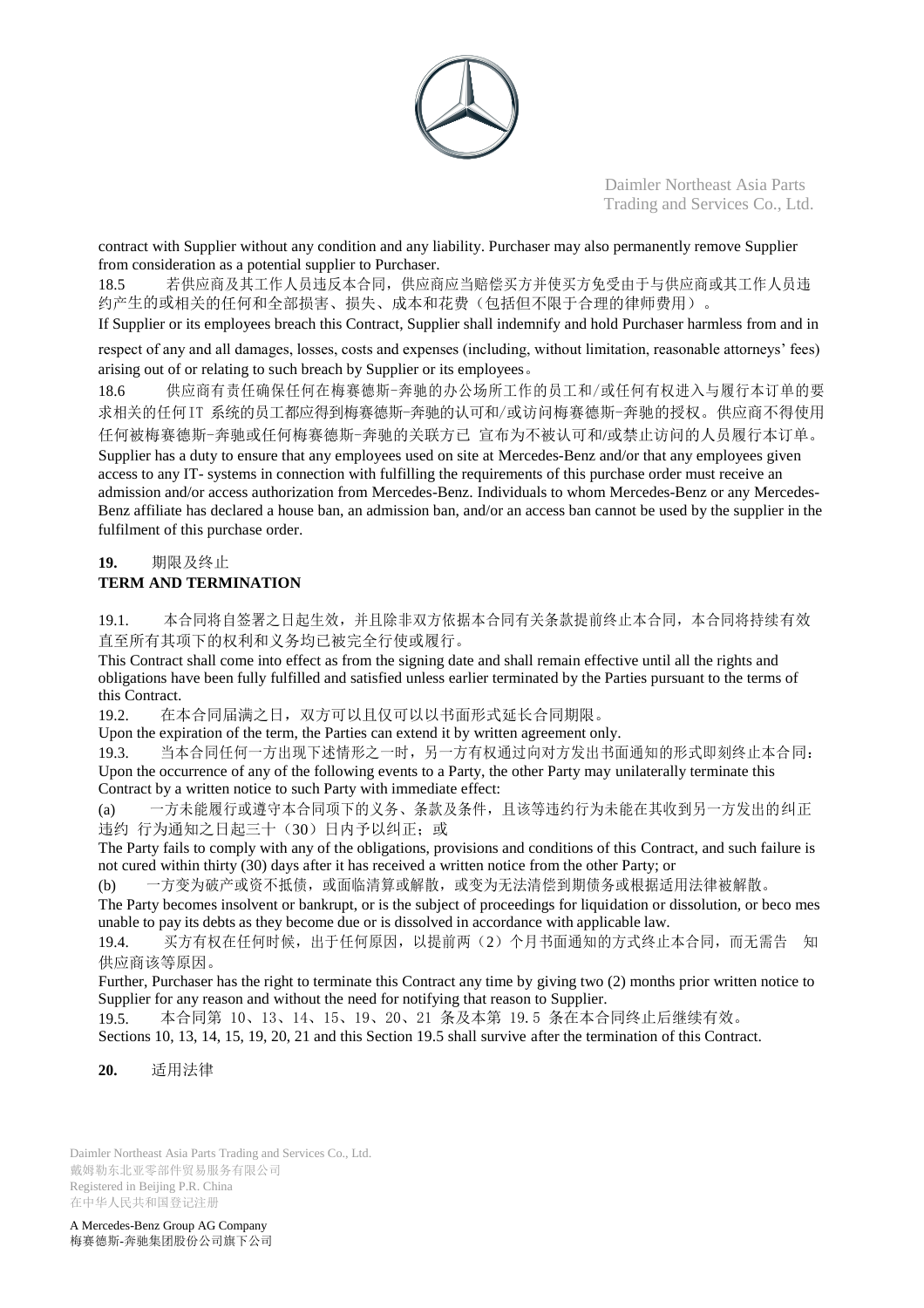

## **APPLICABLE LAW**

本合同应适用中华人民共和国法律并依照该等法律进行解释。若本合同有国际买卖性质,1980 年 4 月 11 日《联合国国际货物买卖合同公约》 将不予适用。

This Contract shall be governed by and construed in accordance with the laws of the People's Republic of China. If this Contract has an international sales nature, the application of the United Nations Convention on Contracts for International Sales of Goods of April 11, 1980 shall be excluded.

## **21.** 争议解决

## **DISPUTE RESOLUTION**

21.1. 所有由本合同引起的争议,包括任何有关本合同存在、有效性及终止的问题和争议,应首先由双 方通过友好协商 解决。如果该等争议无法在自协商开始之日起三十(30)日内解决,则任何一方均有权将相 关争议提交中国国际经济贸易仲裁委员会("仲裁委员会")按仲裁委员会当时有效的仲裁规则(该等规则应被 视为已由双方加入本 条款中)进行仲裁。仲裁庭应由三(3)名仲裁员组成,本合同各方各自指定一(1) 名仲裁员,第三名仲裁员将 由仲裁委员会的主任指定,但该第三名仲裁员不得是中国、美国或德国的公民或 居民。仲裁采用英语进行,仲裁地位于北京。仲裁裁决将为终局的,对双方具约束力。败诉方将承担并支付所 有的仲裁费用。

Any dispute arising out of or in connection with this Contract, including any question regarding its existence, validity or termination, shall first be resolved through friendly consultation. If such dispute can not be resolved within thirty (30) days after the initiation of the consultation, either Party may submit the same to China International Economic and Trade Arbitration Commission ("CIETAC") for arbitration in accordance with the Arbitration Rules of the CIETAC then being in force which rules are deemed to be incorporated by reference to this clause. The tribunal shall consist of three arbitrators of which each Party shall appoint one arbitrator and the third arbitrator shall be appointed by the Chairman of CIETAC; provided that the third arbitrator shall not be a national or citizen of the People's Republic of China, the United States or the Federal Republic of Germany. The language of the arbitration proceedings shall be English and the arbitration procedure shall be held in Beijing. The arbitration award shall be final and binding on the Parties. The losing Party shall bear all costs and expenses of the arbitration. 21.2. 在争议解决期间,除争议事项外,双方将继续履行其在本合同项下各自的其他义务。

During the period when the dispute is being resolved, except for the matters in dispute, the Parties shall in all other respects continue performing their obligations under this Contract.

## **22.** 其它条款 **MISCELLANOUS**

22.1. 通知 。任何一方根据本合同规定的要求而发出的通知或其他通讯均应以中、英文书写,并通过专 人或国际上认可 的专递服务,或通过传真送达或发送至另一方在采购订单中的地址或另一方经过告知对方而不 时指定的其它地址。该等通知的有效送达日期将根据以下方式确定:

Notice. Notices or other communications required to be given by either Party pursuant to these General Terms and Conditions shall be written in Chinese and English and delivered in person or sent by an internationally recognized courier service or by facsimile to the following address of the other Party or to such other address as may from time to time be designated by the other Party through notification to such Party. The dates on which notices shall be deemed to have been effectively given shall be determined as follows:

(a) 如果通过专人递送,以专人递送的当日视为送达日期;

Notices given by personal delivery shall be deemed effectively given on the date of personal delivery;

Daimler Northeast Asia Parts Trading and Services Co., Ltd. 戴姆勒东北亚零部件贸易服务有限公司 Registered in Beijing P.R. China 在中华人民共和国登记注册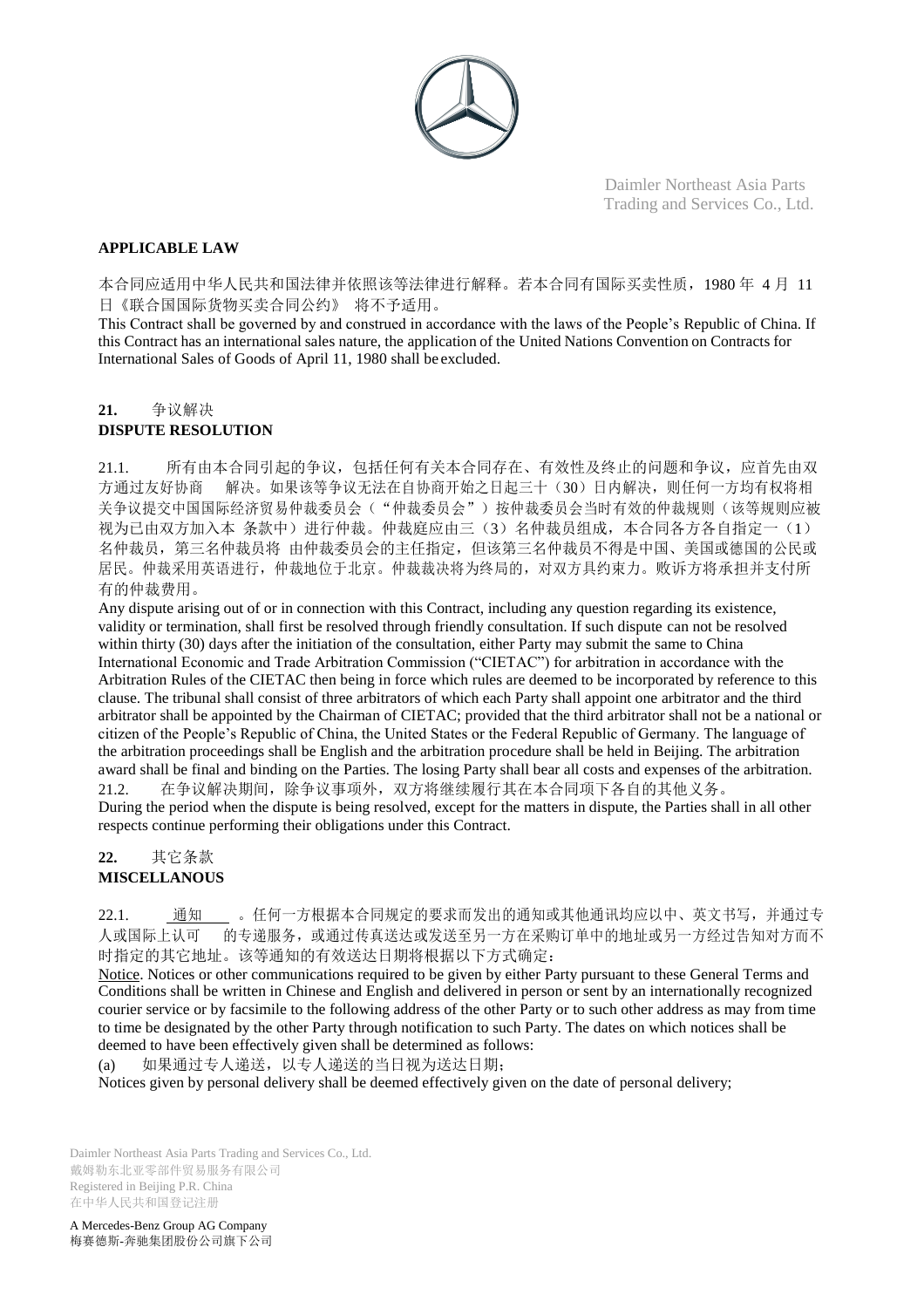

(b) 如以国际间认可的专递服务方式发送,应以该等文件交由专递服务公司保管后的第三日为送达日期; 以 及

Notices sent by an internationally recognized courier service shall be deemed effectively given on the third day after the date deposited with such courier service;

(c) 如用传真发出,送达日期为相关传真的发送确认单所示发送日后的第一个工作日。 Notices given by facsimile shall be deemed effectively given on the first working day following the date of transmission as indicated on the transmission confirmation slip of the document in question.

22.2. <sup>\_</sup>全部协议 。本合同构成合同双方就主题事项的全部协议并且明确限于双方所接受的所列明的条款 和条件。如果采购订单、本一般条款及其他相关合同之间有任何分歧,则以其他相关合同为准。

Entire Agreement. This Contract sets forth the entire agreement of the Parties hereto with respect to the subject matter hereof and expressly limits acceptance to the terms and conditions stated. In the case of any discrepancy between the Purchase Order, these General Terms and Conditions and Other Relevant Contracts, Other Relevant Contracts shall prevail.

22.3. 进一步承诺 。本合同每一方均在此同意,为履行本合同项下的条款并实现本合同项下的目的,其将 根据合理的需 要和具体情形迅速并及时地签署相关文件并采取相关进一步的行动。

Further Assurances. Each of the Parties agrees to expeditiously execute such documents and perform such further acts as may be reasonably required or desirable to carry out or to perform the provisions and purposes of this Contract.

22.4. 修订 。除非经双方书面同意,否则对本合同的任何修改没有效力。

Amendment. No amendment to this Contract shall be of effect unless agreed in writing by the Parties. 22.5. 弃权 。 除非弃权方以书面形式明确表示放弃行使本合同任何条款项下的权利、权力或救济,并在该 书面文件上签名,否则该等弃权将被视为无效。本合同任何一方未行使或延迟行使本合同项下的任何权利、权 力或救济不应视为放弃这些权利、权力或救济;任何单独一次或部分放弃行使任何权利、权力或救济亦不应妨碍 将来行使这些权利、权力或救济。在不限制前述规定的前提下,如任何一方放弃就另一方违反本合同任何条款 的行为追究责任,不应视为其对任何相关后续违约行为或另一方违反本合同其他条款的行为均放弃追究责任。

Waiver. No waiver of any provision of this Contract shall be effective unless set forth in a written instrument signed by the Party waiving such provision. No failure or delay by any Party in exercising any right, power or remedy under this Contract shall operate as a waiver thereof, nor shall any single or partial exercise of the same preclude any further exercise thereof or the exercise of any other right, power or remedy. Without limiting the foregoing, no waiver by any Party of any breach by the other Party of any provision hereof shall be deemed to be a waiver of any subsequent breach of that or any other provision hereof.

22.6. 可分割性 。本合同的任何条款如被确认或裁决为无效、非法或不可强制执行,则该等条款将自本合 同主体中分 离,本合同的剩余条款,在法律所能允许的最大限度内,将仍继续保持其有效性和可执行性。 Severability. If any provision of this Contract is determined invalid or unlawful or unenforceable to any extent such provision shall be severed from the body of this Contract and the remainder thereof shall continue to be valid and enforceable to the fullest extent permitted by law.

22.7. 转让 。 未经另一方事先书面同意,任何一方均无权向其关联机构之外的其他任何实体转让其在本合 同项下的任何权利和义务。买方同意分包时,供应商应当在签署分包合同之后立即,且分包商开始工作之前将分 包合同的复印件提交给买方。分包后,供应商仍对合同相关的所有货物和/或服务承担质量担保和保修等义务。 Assignment. Without the prior written consent of the other Party, neither Party may assign any of its rights or obligations hereunder to any party other than its affiliates. When Purchaser has consented to the placing of subcontracts, copies of each subcontract shall be sent by Supplier to Purchaser immediately upon signing and prior to commencement of work by the subcontractor. The Supplier shall still undertake all obligations such as the quality assurance and warranties in connection with this Contract after the subcontract.

Daimler Northeast Asia Parts Trading and Services Co., Ltd. 戴姆勒东北亚零部件贸易服务有限公司 Registered in Beijing P.R. China 在中华人民共和国登记注册